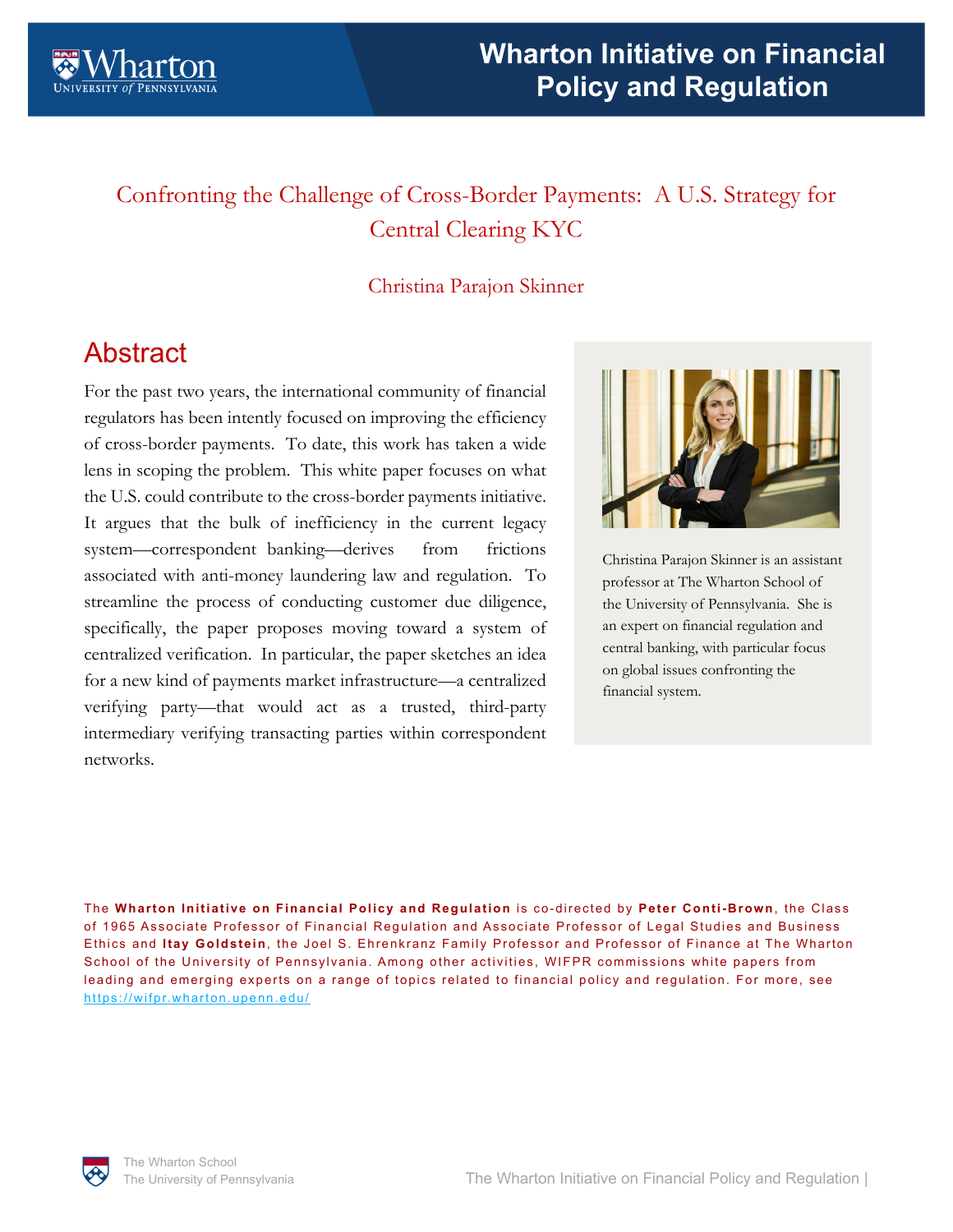## **Confronting the Challenge of Cross-Border Payments: A U.S. Strategy for Central Clearing KYC**

## *Christina Parajon Skinner[†](#page-1-0)*

**Abstract**—Central bank and financial policymakers are laser focused on modernizing cross-border payments. At the forefront of this debate are concerns about speed, cost, availability, and transparency—and, accordingly, the various sources of economic inefficiency that impact the end-users of this monetary infrastructure. And increasingly, cross-border payments implicate myriad other, highly pressing, financial policy questions—especially in the foreign policy and national security arenas. Russia's invasion of Ukraine has highlighted the geopolitical importance of the payments systems rails, while China's efforts to supplant the dollar caution against complacency with the dollar's incumbency in global markets. Meanwhile, illicit finance continues to course through the global banking sector, including components of U.S. financial institutions, thereby undermining the United States' interests in stemming the flow of finance to bad state and state-sponsored actors.

To date, the international community of central banks—working together through the Financial Stability Board—has made significant progress addressing the cross-border payments challenge. There is now significant opportunity for the United States to act unilaterally in order to move this workstream forward. In particular, by adopting a strategy that focuses on improving certain aspects of the anti-money laundering ("AML") regime, U.S. policy could encourage the kind of market-driven institutional innovation that has potential to rapidly enhance the efficiency of cross-border payments while also serving broader U.S. national security goals.

Specifically, this paper urges a transition to a centralized system of customer due diligence conducted by a trusted, third-party intermediary known as a "centralized verifying party," a "CVP." Ultimately, moving toward a CVP model for AML due diligence shores up the legacy system of correspondent banking, perhaps reducing the attractiveness of nonbank payments alternatives like stablecoins (that sit outside the bank perimeter) or CBDC.

<span id="page-1-0"></span><sup>© 2022</sup> Christina Parajon Skinner. 2022-06-21 09:29.

<sup>†</sup> Assistant Professor, The Wharton School of the University of Pennsylvania. This paper benefited greatly from the feedback provided by participants in the WIFPR roundtable, held on May 20, 2022.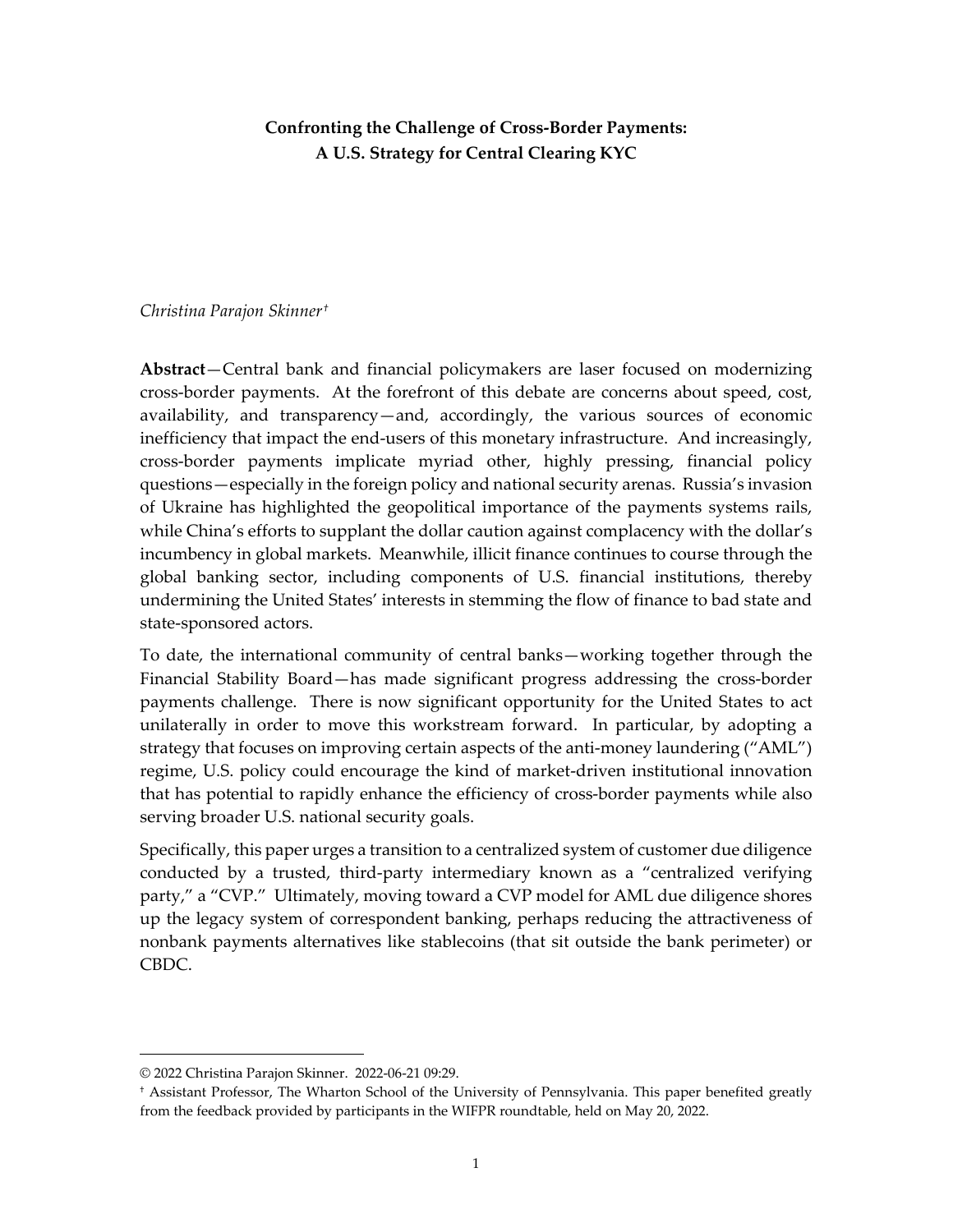## **I. THE CROSS-BORDER PAYMENTS CHALLENGE**

The flow of monetary payments across borders is now a significant and entrenched feature of the global economy. In 2021, 152% of global GDP—totaling over \$140 trillion flowed across borders. Projections of cross-border payments rise each year commensurate with the growing volume of international trade, e-commerce, and financial services transactions.[1](#page-2-0) Consider the magnitude of international e-commerce alone—\$25.6 trillion globally in 2020 (up 8% from 2017); in fact, some estimate that fifteen to twenty percent of all global e-commerce value involves a cross-border (as opposed to domestic) transaction.

Indeed, almost every segment of the economy has some need for cross-border payments at one time or another—businesses (large and small) send money to other businesses ("B2B") and consumers ("B2C") abroad; and consumers who buy goods and services abroad necessarily send money to business ("C2B") overseas as well. There is also a sizable flow of money from consumers in one jurisdiction to consumers in another; these retail-to-retail payments are known as "remittances." For many citizens living abroad in emerging market economies, remittances from citizens in developed economies are a critical source of income (and, accordingly, a mechanism of global income redistribution).

But paying for goods and services outside of one's nation-state is not a straightforward process. Currency is sovereign in its legal character; there is no global currency. Final settlement is also sovereign in its nature, as it takes place on the balance sheet of the central bank with central bank reserves. Settlement in central bank reserves makes a transaction "final" in the sense that any remaining credit risk is eliminated once settled with central bank reserves, which is presently the only form of money that completely lacks credit risk. But like currency, central banks are sovereign and there is no global central bank.

Herein lies an intractable dilemma for those wishing to make cross-border payments: a Bank operating in Country A does not have access to the balance sheet of central bank in Country B; consequently, Bank A cannot settle payments directly with customers in Country B. But private banks long ago devised a solution to this dilemma that is inherent in the lack of a global settlement asset (i.e., central bank money) or settlement system (i.e., a global central bank account). That is, banks devised a system to network themselves together, which is known as correspondent banking.

This white paper is organized in three parts. This first Part describes the correspondent banking system, its role in cross-border payments, and explains why one particular source of regulatory friction—surrounding anti-money laundering ("AML")

<span id="page-2-0"></span><sup>1</sup> *The Race to Redefine Cross-Border Finance*, ECONOMIST (Oct. 21, 2021), https://www.economist.com/financeand-economics/the-race-to-redefine-cross-border-finance/21805736. This figure is projected to reach \$156 trillion this year. *See* Florian Seeh, *How New Entrants are Redefining Cross-Border Payments*, EY (Feb. 23, 2022), https://www.ey.com/en\_us/banking-capital-markets/how-new-entrants-are-redefining-cross-border-

payments. The Bank of England estimates the value of cross-border payments to be over \$250 trillion by 2027. *Cross-Border Payments*, BANK OF ENG. (Dec. 2, 2021), https://www.bankofengland.co.uk/payment-andsettlement/cross-border-payments.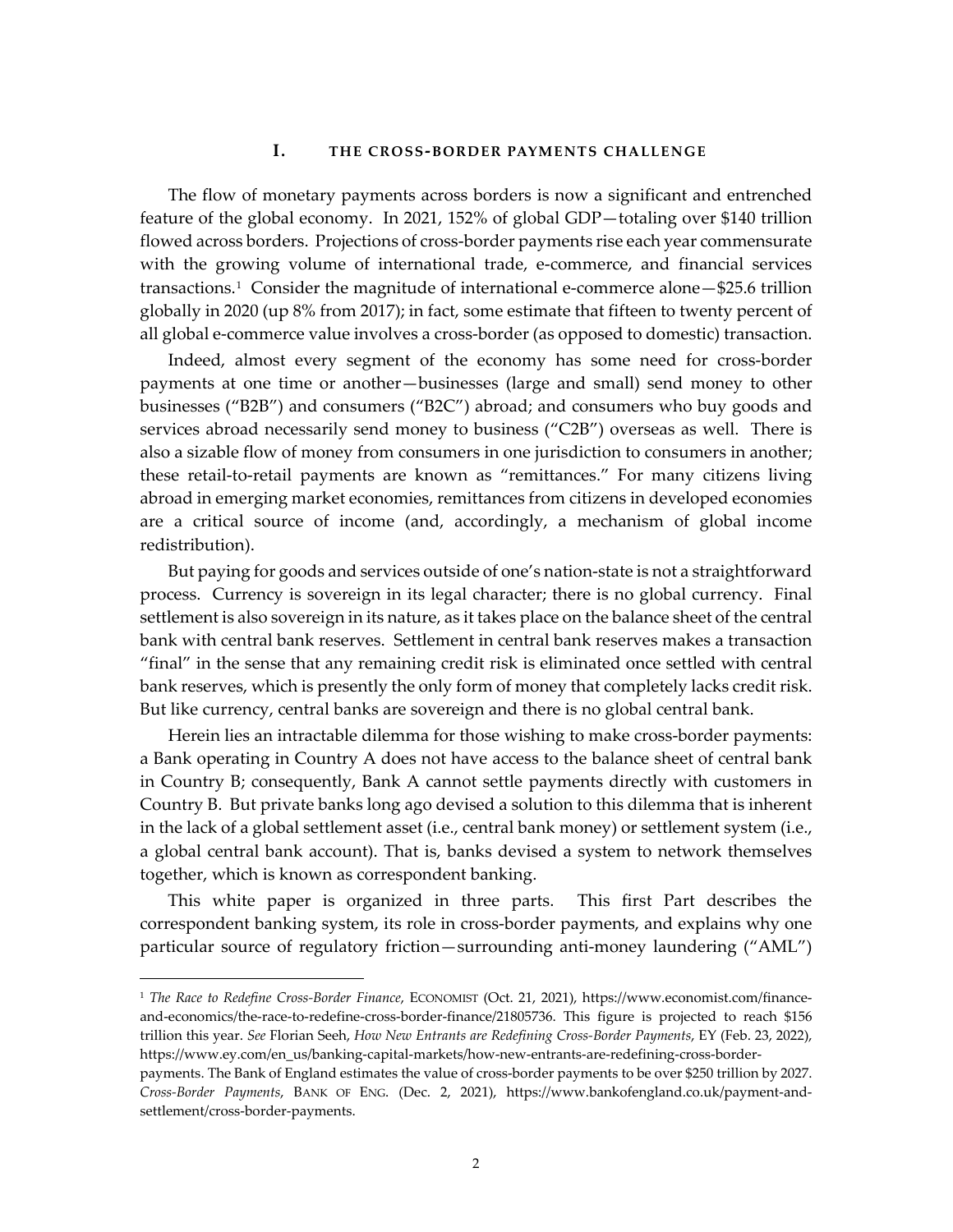regulations—has contributed an outsized proportion of inefficiency to correspondent banking. Part II suggests efficiency and risk-management gains from introducing a new form of infrastructure to the payments market (within the correspondent banking system) and Part III briefly considers implications for stablecoin and CBDC.

## **A. Correspondent Banking: The Legacy Cross-Border Payment System**

Within the system of correspondent banking, private banks solve the problem of currency interoperability, that is, they overcome the sovereign character of money to facilitate its exchange across borders. To do this, domestic banks in Country A develop arrangements with foreign banking institutions whereby one bank (the correspondent) holds deposits owned by the other (the respondent). As one *Economist* article described it, "[t]he system of correspondent banking through which cross-border payments flow works like air transport: when two faraway banks do not have a direct relationship, money traveling from one to the other stops over at banks in between."<sup>[2](#page-3-0)</sup>

The correspondent bank provides financial services—especially and including payments services—to the respondent bank on an ongoing, relational basis. These payment services include wire transfers, check clearing, and foreign exchange settlement. In addition to providing a system to make currency interoperable, correspondent banks also supply liquidity in the market for foreign currency. Again, because currency is interoperable, currency A must be exchanged for currency B, if currency A is to be used to buy goods or services in country B (or for any other reason money from A is sent to B). The forces of supply and demand for each respective currency dictate the rate at which they are exchanged.

While U.S. banks developed rudimentary forms of correspondent banking domestically in the nineteenth century, as a model for facilitating cross-border payments, correspondent banking proliferated globally in the late 1960s and early 1970s. Around this time, governments globally recognized that correspondent banking services also served national interests in economic growth through cross-border financial activity. Tellingly, correspondent banking payments services were specifically protected in the 1994 World Trade Agreements. In summary, as the Basel Committee on Banking Supervision ("BCBS") defined it in 2020,

Correspondent banking relationships allow banks to process cross-border payments without having a physical presence of legal domicile in other jurisdictions. This functionality provides a flexible and regulated channel with a potentially worldwide reach, thus supporting cross-border trade and investment, economic integration, and financial inclusion.[3](#page-3-1)

Today, correspondent banking continues to play a central role in the global economy.

<span id="page-3-0"></span><sup>2</sup> *See The Race*, *supra* note 1.

<span id="page-3-1"></span><sup>3</sup> RODRIGO COELHO ET AL., FSI INSIGHTS ON POLICY IMPLEMENTATION NO 28: CLOSING THE LOOP: AML/CFT SUPERVISION OF CORRESPONDENT BANKING 6 (2020).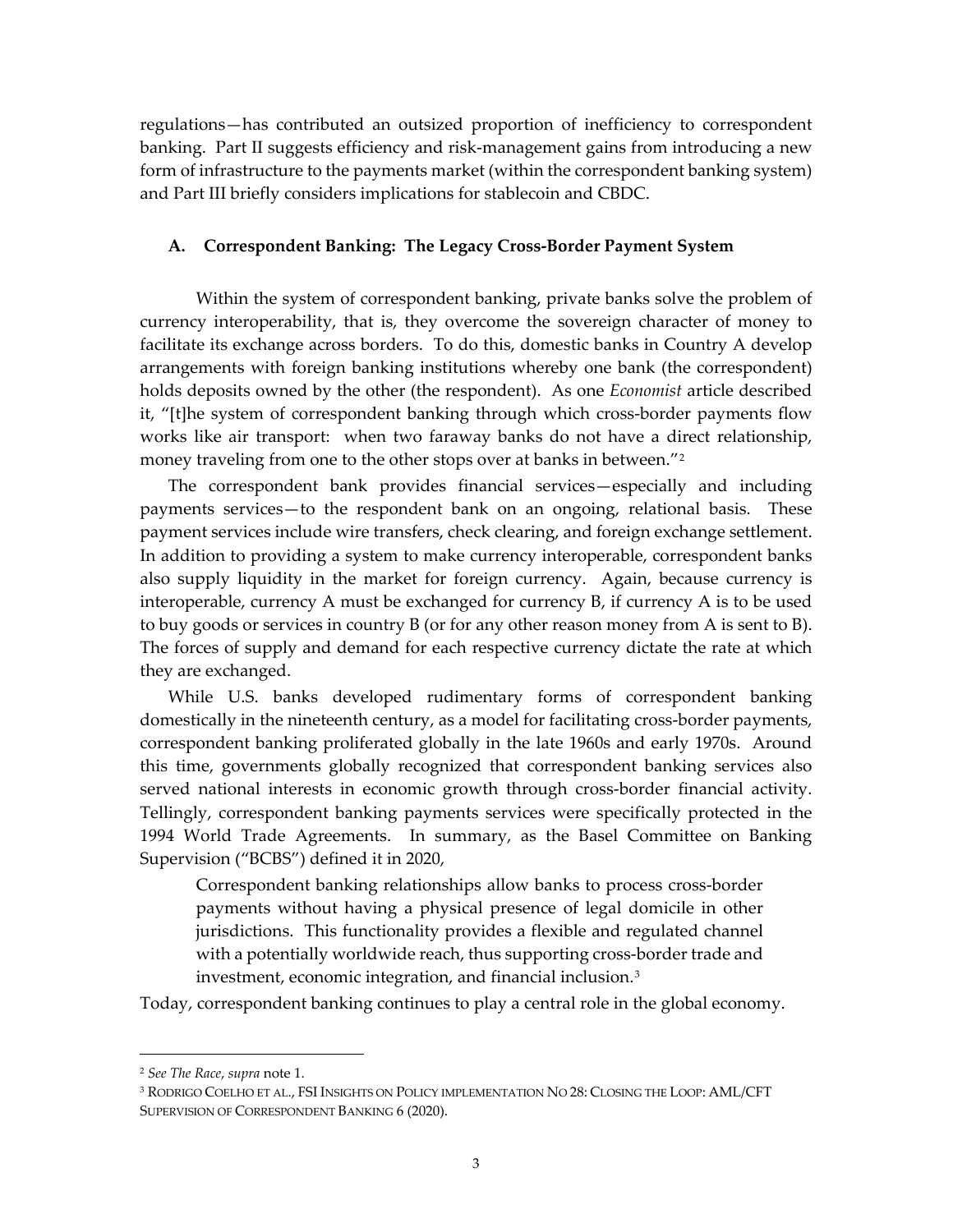Correspondent banking relationships are in many ways, however, diffuse and complex, which can introduce regulatory and risk management challenges. For one, correspondent banking arrangements can involve multiple financial institutions along what is known as a payment "corridor"—that is, the path from the payor (or originator) bank to the ultimate bank of the beneficiary. In cases where the originator bank and the beneficiary bank do not have a direct relationship that would allow them to settle payments directly, another institution known as an intermediary bank and its intermediary accounts enter the chain in order to settle the payment.<sup>4</sup>

The nature of the services provided by a correspondent bank also ranges in complexity and associated opacity. Traditional correspondent banking involves the opening and maintenance of an account for the respondent bank and subsequent processing of its payments transactions—in this arrangement, however, the customers of the respondent bank do not have direct access to the correspondent banking account. But there are variations on this standard arrangement. In cases of "nesting" relationships, the correspondent relationship is used by a number of downstream respondent banks. Other banks, "downstream" from the respondent, use their relationship with the respondent to access the financial services offered by the correspondent. "Pass by accounts," meanwhile, are correspondent accounts used directly by third parties for transactions on their own behalf—in such cases a bank customer can write checks and make deposits in a foreign jurisdiction as if they were domestic account holders in that foreign jurisdiction.

If correspondent banking is like air transport, then the payments-passengers are almost all flying on one airline—Swift. Swift is a messaging system—the participating financial institutions agree to certain character strings to denote payments transactions the terms of the transaction, the flight route (the path to which banks connect), and so on. Swift also then provides the secure network along which these messages can be sent between participating financial institutions. Developed in 1977, the Swift system revolutionized cross-border payments. Before Swift, banks wiring money overseas would use phone lines (not secure) and manual entry, which led to significant time and error. Now, over 500 banks participate in Swift and, according to best estimates, around 90% of cross-border payments flow through Swift.[5](#page-4-1) Although Swift is decades old it is still modernizing. As of 2017, Swift has rolled out a global payments initiative, Swift gpi, which aims to improve the speed and transparency of these cross-border transactionsaiming to settle payments within one day.

<span id="page-4-0"></span><sup>4</sup> The processing of a payment order by such an intermediary bank is known as a "cover" payment; for some time, cover payments suffered from a lack of transparency insofar as the intermediary would not always gain information about the originator and beneficiary in the course of processing the transaction.

<span id="page-4-1"></span><sup>5</sup> There are other payment rails available to banks for transmitting cross-border payments. ACH offers some limited cross-border services, as well as the Federal Reserve Banks. FedNow, the Fed's realtime payments network due to roll out soon, will be domestic only initially. Cross-border payments can also be maid via card transactions, through Visa, Mastercard, and American Express, though most of these cards are ultimately sponsored by banks which participate in the Swift network.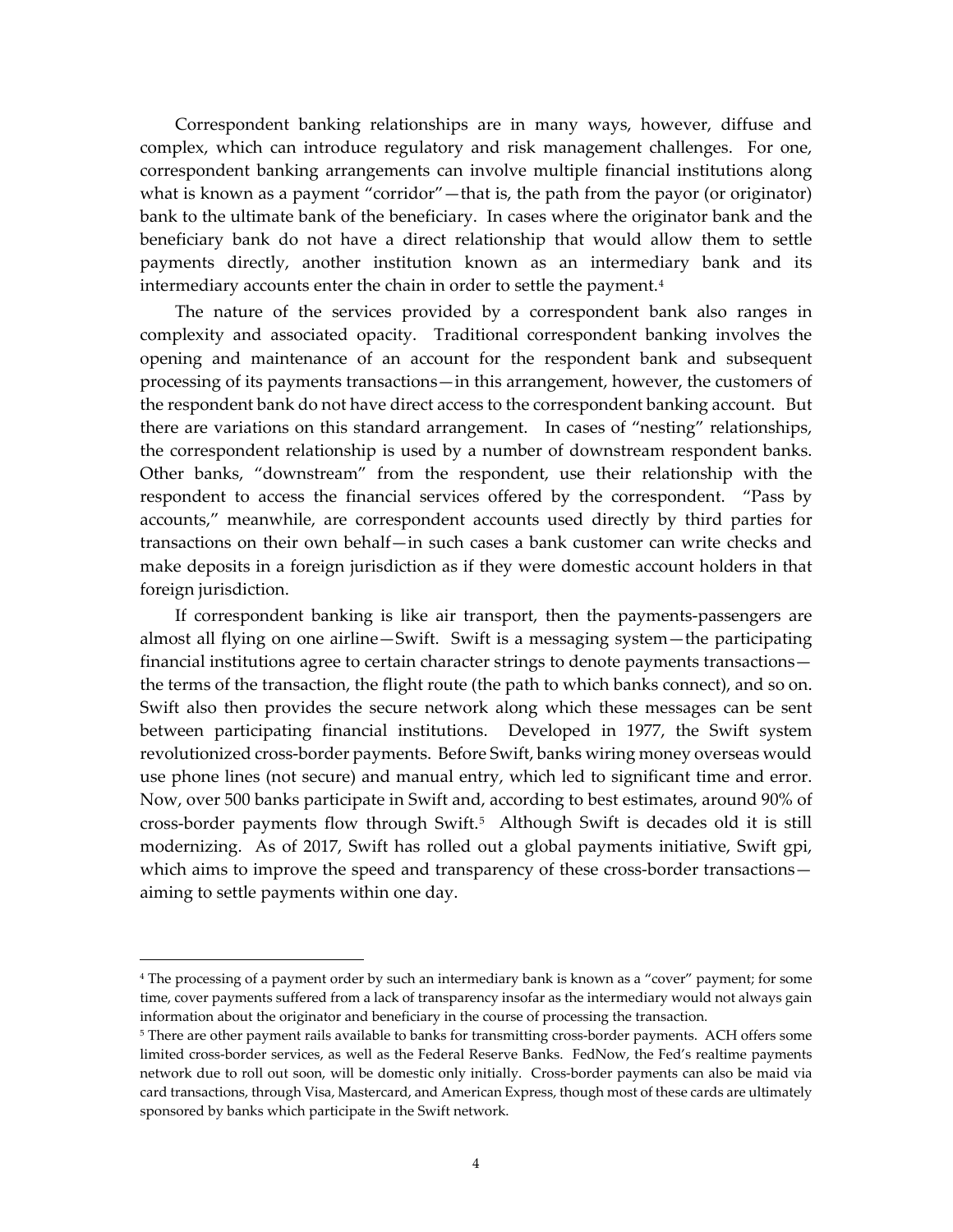As the legacy system for facilitating the lion's share of cross-border payments, the correspondent banking system has come under the policy microscope. Internationally, networking groups and standard setting bodies, like the G20 and the FSB, have begun to question whether this system is working as smoothly as possible—at optimal speed, cost, and accessibility.

## **B. The FSB Roadmap: The Multilateral Approach to Cross-Border Payments**

In 2020, the G20 made cross-border payments a policy priority, with emphasis on the "cost, speed, access, and [lack of] transparency" in legacy systems. In turn, the Financial Stability Board ("FSB")—an international network of central banks—took this work forward by commissioning three stages of work to study the limitations presented by existing cross-border payments infrastructure and opportunities for reform.<sup>[6](#page-5-0)</sup> The FSB focused both on the inefficiencies in cross-border payments and also on the quality of the consumer, as end-user, experience.

In Stage 1, the FSB scoped existing cross-border payment arrangements and identified challenges inherent in these transactions; in Stage 2 (together with the Committee on Payments and Market Infrastructure, a group subsumed within the Bank for International Settlements) the FSB identified various roadblocks to improving cross-border payments; and in Stage 3, the FSB laid out its official roadmap for overcoming the obstacles identified and moving the international community forward. Meanwhile, the Bank of England moved forward in parallel with its own study of cross-border payments and discussion of the existing "frictions" it related to the problems of high cost, slow speed, limited access, and low transparency. These various workstreams and reports identified several frictions that contributed to the identified problems with the speed, cost, access, and transparency of the cross-border payments process. In broad strokes, these frictions were discussed as follows:

*One,* that data exchanges involved in cross-border payments are cumbersome, because transaction information is not standardized across jurisdictions; consequently, automating the exchanges of information is not yet feasible. But relying on human data processing is relatively cumbersome and time consuming.

*Two*, there are vast and varying regimes of financial crime checks required by each jurisdiction to ensure that payments are not in fact the transfer of illicitly gained funds, that is, money that is being laundered through the banking system or being used to facilitate the financing of terrorism. The regulatory regimes designed to prevent such misuse of the financial system's services are commonly referred to as "AML/CFT" rules and, as will be discussed, tend to be quite onerous and variable across jurisdictions. (AML will be used throughout, for brevity.)

<span id="page-5-0"></span><sup>6</sup> Payments tend to fall under the remit of the central bank, both because central banks provide the final settlement asset (reserves) and because central banks are usually the regulator and supervisor of payments systems and the financial institutions that supply payments services.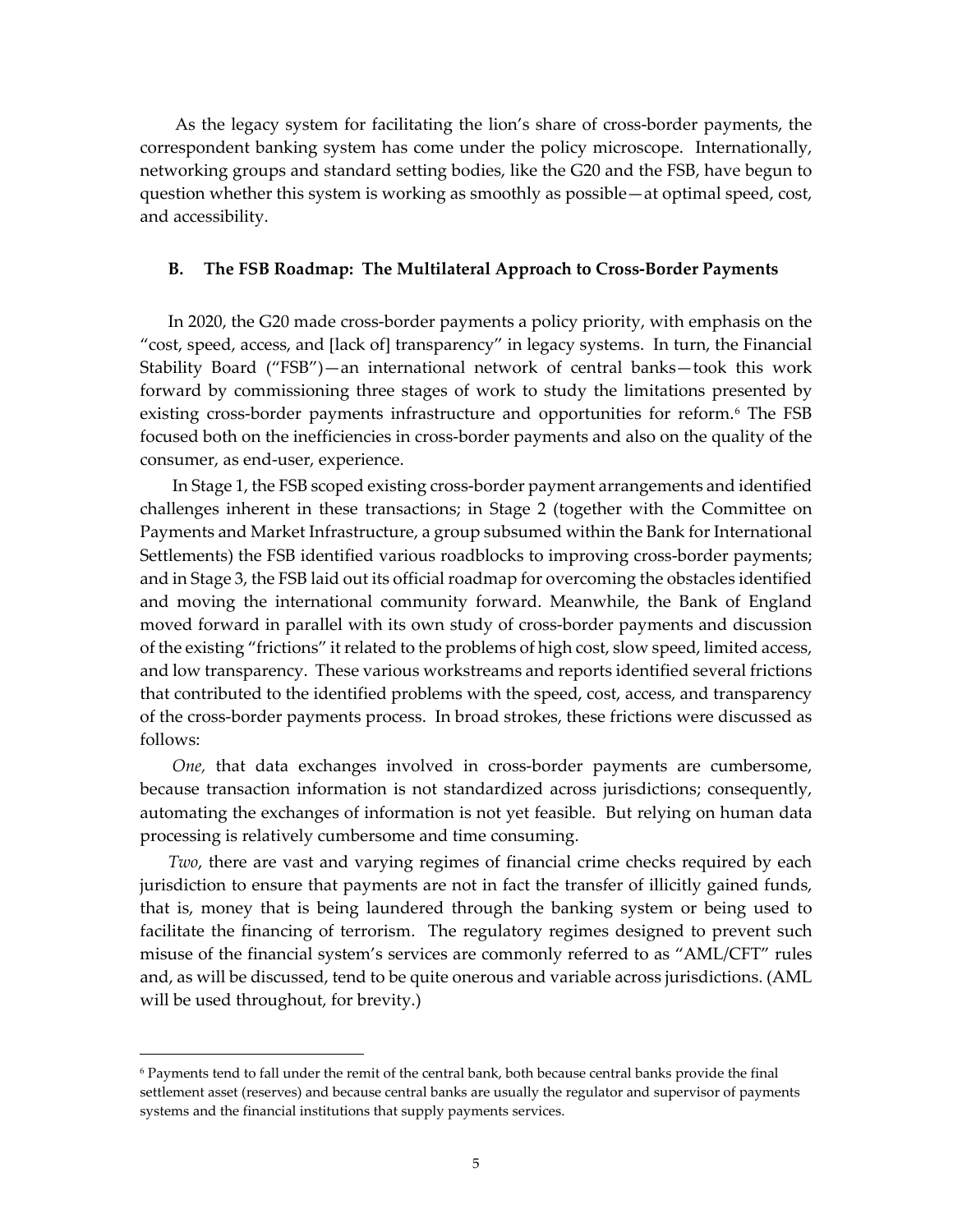*Three*, given the challenges of maintaining intraday liquidity in the cross-border context, prudent intermediaries tend to set aside significant amounts of liquid capital to manage settlement risk—that is, the risk that the payor will go bankrupt or insolvent before the transaction has become final, leaving the intermediary financially responsible.<sup>[7](#page-6-0)</sup> Relatedly, given foreign exchange and residual settlement risks involved, banks are also incentivized to overfund their anticipated payments transactions. Banks, acting as intermediaries, thus tend to overcapitalize cross-border payments transactions to manage risk and ensure they can settle these transactions as quickly as possible. There are opportunity costs associated with tying up capital for these reasons.[8](#page-6-1)

*Four*, the reports find that because there are high barriers to entering the cross-border payment business, banks—the legacy operators—have little incentive to be creative in finding opportunity to reduce these costs and delays.

In Stage 2, the FSB (in coordination with the CPMI) set out the "necessary elements" of a strategy for improving the efficiency of cross border payments. These recommendations—19 separate "building blocks"—were grouped into five focus areas (A-E). Focus areas A through D focused on improvements to the existing payments system—via correspondent banking—while focus area E urged exploration of emerging payments technologies, like stablecoin and CBDC. In broad strokes, the 19 building blocks involve multiple nodes of multilateral action and cooperation, including, for example, pursuing a common "vision" or approach to cross-border payments services, goals, and targets; aligning or coordinating regulatory, supervisory, information-sharing frameworks; harmonizing aspects of data exchange and media; exploring operational improvements to operating hours, reciprocal liquidity arrangements, and interlinking systems; and, finally, exploring stablecoin and CBDC pathways. This work is now being taken forward in line with different action items suggested by the FSB.

Building block 5 concerns AML. It refers to the goal of applying AML/CFT rules "consistently and comprehensively," and is lodged under Focus area B which pertains to the coordination of regulatory, supervisory, and oversight frameworks. The Building Block thus rests on the idea of legal harmonization and ultimately aims for the development of standards of guidance "in order to remove obstacles and promote a more standardised use of new technologies for applying AML/CFT standards."

Arguably, although the FSB put forward each of the 19 building blocks as equally deserving of policy attention, Building Block 5 *should be* a priority. The costs associated

<span id="page-6-0"></span><sup>7</sup> This liability structure has existed, at least for U.S. banks, since the mid-nineteenth century and the advent of check and checkable deposits. *See* John A. James & David F. Weiman, From Drafts to Checks: The Evolution of Correspondent Banking Networks and the Formation of the Modern U.S. Payments System, 1850-1914, 24 J. MONEY, CREDIT & BANKING 237, 238-39 (2010). Checks are integrated into the U.S. payments space as a contingent liability of the payor's bank, thereby exposing the bank to risk of liquidity shortfalls of the payor. *Id.* at 239.

<span id="page-6-1"></span><sup>&</sup>lt;sup>8</sup> Payments related black swan events do happy. With perhaps greatest notoriety, in 1974, a privately owned bank in Germany—Herstatt Bank—received Deutsche Marks from banks around the world as part of transactions pursuant to which Herstatt would pay out U.S. Dollars during U.S. business hours. But before doing so, Herstatt declared bankruptcy and did not fulfill its U.S. Dollar transactions, leaving the counterparty institutions with significant losses to bear.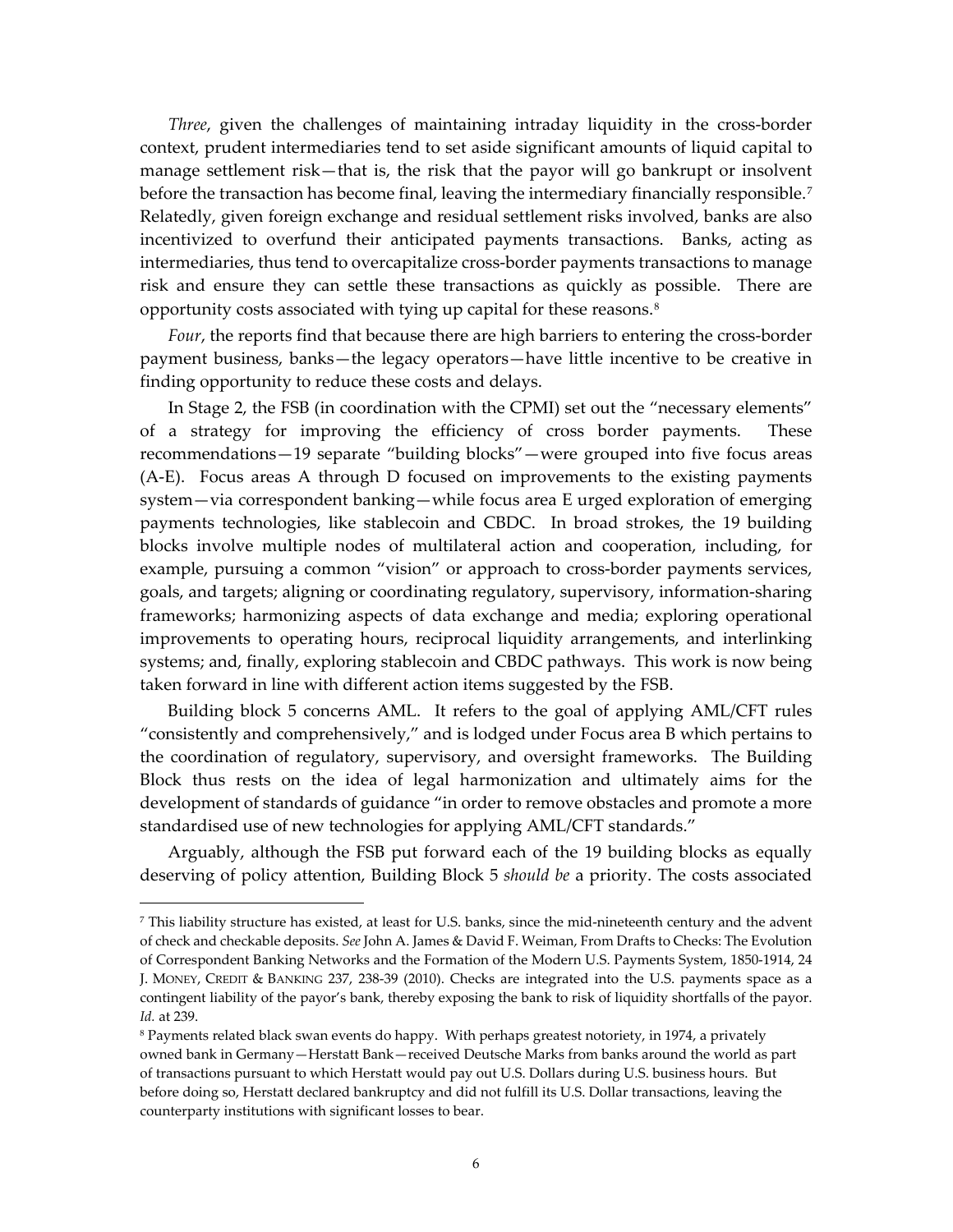with AML rules appear to supply an outsized portion of the frictions that introduce the various inefficiencies identified in Stage 1. The balance of this paper explores how U.S. financial policy on cross-border payments could advance the international agenda by prioritizing AML and, in particular, incentivizing the development of market infrastructure that could drastically improve the current system for complying with one of the most onerous aspects of AML—customer due diligence.

## **C. Building Block 5: What are the Rules that Govern AML?**

Money laundering is a global problem. The UN Office on Drugs and Crime estimates that the amount of money laundered globally each year is about 2-5% of global GDP according to IMF estimates this is about \$1.6-\$4 trillion annually. And correspondent banking is the key battleground for governments' fight against it. Accordingly, financial policy makers convene globally to set international standards of best practices for combatting money laundering, corruption, and terrorist financing. This group, the Financial Action Task Force ("FATF") supplies and updates recommendations which national governments are then encouraged to adopt in spirit. The lodestar of these recommendations where correspondent banking is concerned involves recordkeeping of transactions (recommendation 11), the reporting of suspicious transactions (recommendation 20), and customer due diligence (recommendation 10).

Like all international financial regulation, standards may be set internationally but they must be implemented and enforced domestically. The Bank Secretary Act ("BSA") is the primary piece of legislation setting out banks' (and money service businesses') obligations to ensure that their services are not used for illicit purposes. When enacted in 1970, the BSA's initial purpose was to ensure that banks would have information about their customers (and their customers' transactions) that would enable them to provide law enforcement with information that would have a "high degree of usefulness." The BSA was later amended by the USA Patriot Act, but the essential purpose of the legislation remained the same.

The BSA broadly establishes reporting and recordkeeping requirements for any businesses covered by the statute. In particular, it requires covered institutions (mostly banks and MSBs) to file suspicious activity reports ("SARs") with FinCen in Treasury. FinCen is the U.S. government's financial intelligence unit and BSA enforcer. Its mandate, set out in the Patriot Act, provides that it should "support law enforcement efforts and foster interagency and global cooperation against domestic and international financial crimes, and . . . provide U.S. policy makers with strategic analyses of domestic and worldwide trends and patterns."<sup>[9](#page-7-0)</sup> FinCen has broad rulemaking authority to implement and administer the BSA.

Banks are required to file a SAR with FinCen regarding any transactions of \$5,000 or more if the financial institution knows, suspects, or has reason to suspect that the

<span id="page-7-0"></span><sup>9</sup> Treas. Order § 2, 67 Fed. Reg. 64697, 64697 (Oct. 21, 2002).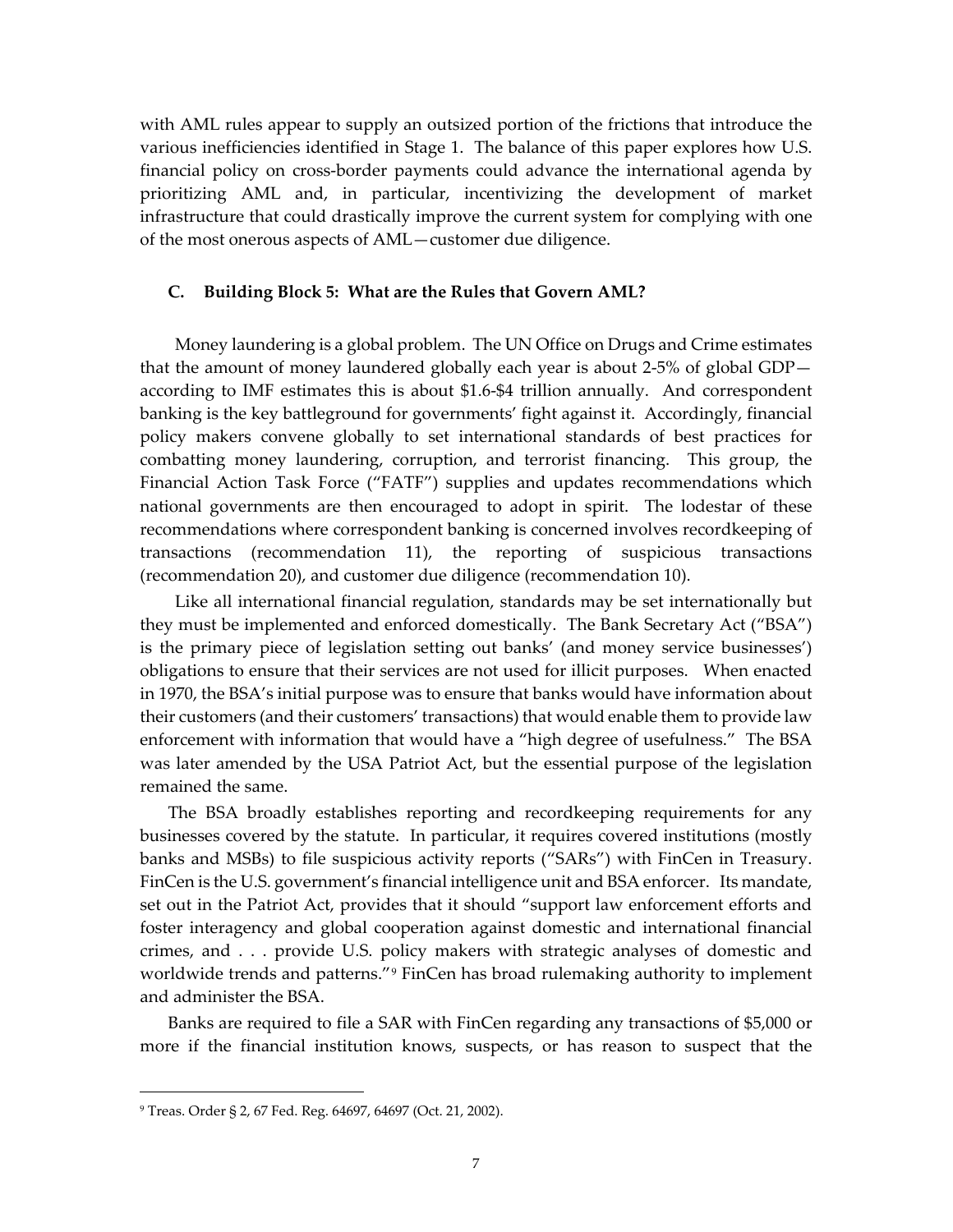transaction might involve money laundering; is designed to evade the BSA; or has no business or apparent lawful purpose or is not the type in which the customer would be expected to engage. Because this analysis is in many ways subjective and highly fact and context specific, constructing these so-called SARs narratives is extremely time intensive for financial institutions to do.

But perhaps the most onerous aspect of AML compliance involves the customer due diligence component, referred to in the U.S. as "KYC" ("know your customer"). Patriot Act amendments to the BSA created requirements for covered firms to develop bespoke customer identification programs for the purposes of completing initial and, if needed, ongoing due diligence. KYC rules bind whenever a bank or payments processor establishes a new business relationship or whenever carrying out new kinds of transactions that could carry AML risk. Given the cross-border, intermediated nature of their business, correspondent banking networks are scrutinized particularly heavily by financial crime units like FinCen.

While there is no particular program for KYC proscribed by U.S. law, there are international best practices established by FATF. They suggest that KYC programs should enable robust risk management and that correspondent institutions should identify and verify the identity of respondent institutions using any and all reliable independent source information. Financial institutions are also recommended to understand fully the purpose and intended nature of the correspondent banking relationship, including, for example, the types of customers served, how robust is the related bank's internal supervision, whether it has ever been the subject of AML investigations or sanctions, and whether the countries to whom correspondent banks are offering their services have adequate financial supervisory oversight in place.

The BCBS also provides some guidance on AML risk-management in the context of correspondent banking services. It urges banks to consider risks created where banking services are used by another bank's affiliates, third parties, or through pass through accounts. It recommends that correspondent banks gather ample information about the characteristics, activities, markets, management, governance, and ownership of respondent banks. Beneficial ownership—shell companies—has come into particular focus of late. Correspondent banks need to take particular care that they have taken sufficient steps to identify the true ownership of any respondent institutions. Correspondents should know enough about the ownership and control structure of a respondent to ensure the institution is not a shell.

The BCBS and FATF have also issued supervisory guidance on transparency in cross border wires. Originating banks, according to this guidance, are "responsible" for requiring that full information on the originator and beneficiary accompanies all wires, and "encourages all banks to apply high transparency standards." Further, these established best practices require that "the quality of information provided in payment messages [is] part of ongoing monitoring. . . the correspondent bank as an intermediary should monitor the payment messages transmitted by the respondent bank for the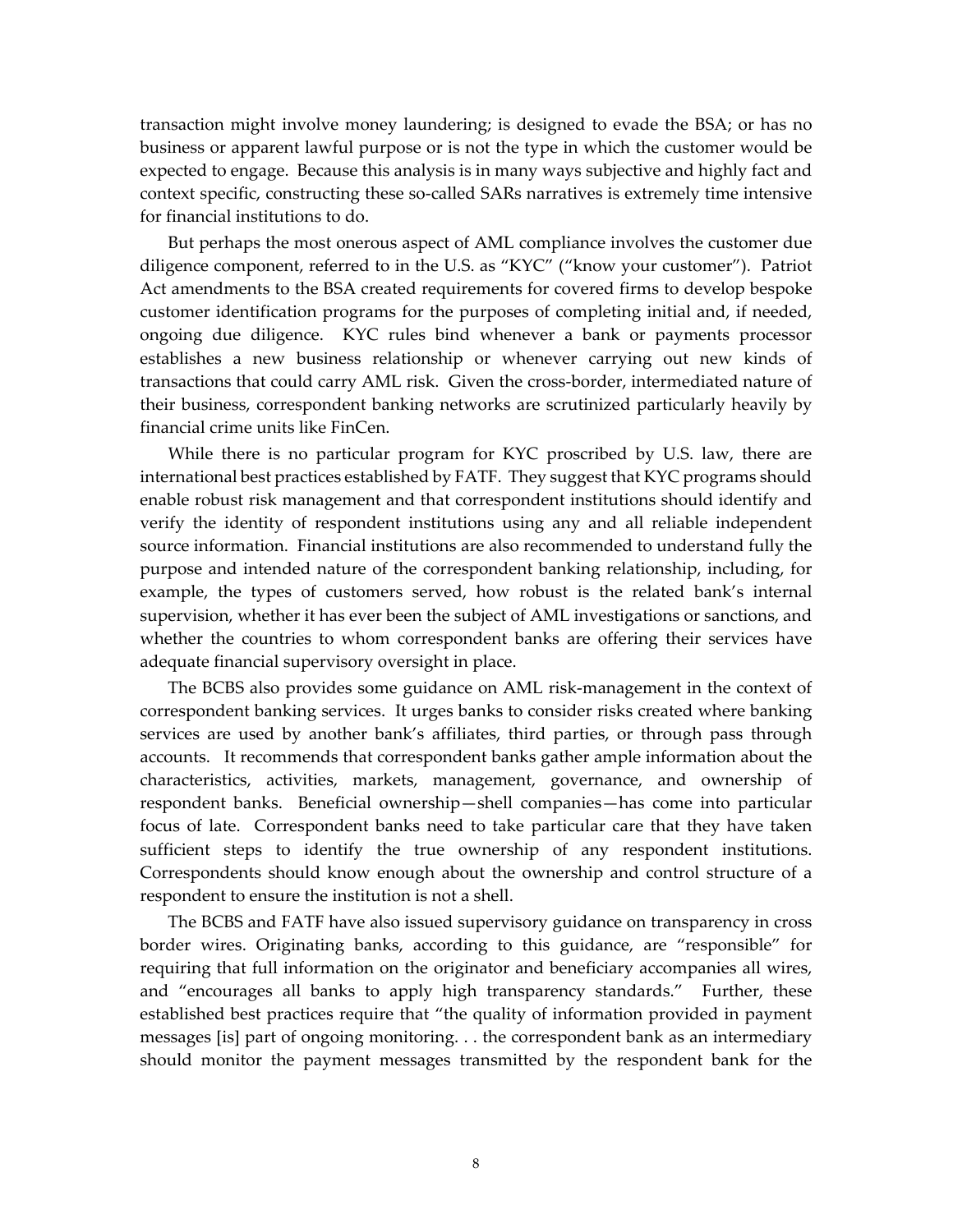purpose of detecting those which lack required originator and/or beneficiary information, including meaningless fields."[10](#page-9-0)

FinCen asks banks to engage in a "cooperative partnership" by agreeing to voluntarily share information upon request. Though styled as voluntary, likely to skirt anti-privacy related charges, the law contemplates that financial institutions will supply information when asked. Section 314(a) of the Patriot Act requires the Secretary of the Treasury to adopt regulations to encourage law enforcement to share information with financial institutions about suspected cases of AML and in turn for FinCen to promulgate rules requiring institutions to search their records to identify if they have any responsive information with regard to the subject under investigation. In turn, the law provides safe harbors for the financial institution in respect of sharing this otherwise confidential information. Section 314(b) of the Patriot Act mirrors this approach between institutions—it allows two or more financial institutions to share information between themselves regarding customers or transactions suspected of AML without risk of liability.

Banks are also legally responsible for ensuring that the U.S. sanctions regime is not undermined by the inadvertent provision of payments to sanctioned parties or nations. The International Emergency Economic Powers Act ("IEEPA") empowers the President to impose sanctions on foreign governments and the Secretary of the Treasury helps to enforce these orders through the Office of Foreign Assets Control, or "OFAC." OFAC maintains a list of specially designated nationals, the SDR list; U.S. banks may not provide financial services of any kind to anyone on this list. OFAC also ensures that financial institutions are not providing services in contravention of any territory-based or sectoral sanctions. FinCen has similar authority to impose blocking measures pursuant to socalled geographic targeting orders authorized under section 311 of the Patriot Act. Pursuant to these orders, a bank is prohibited from providing correspondent accounts directly *or indirectly* to a financial institution or country that is considered to pose a high threat.

Compliance with the AML and sanctions regimes is extremely complicated for an internationally active financial institution providing correspondent banking services. Most of these institutions are bank holding companies organized as a group. At the group, the c-suite managers and board must ensure AML and sanctions assessments are properly carried out at each of the subsidiaries of the group; and often, whether information from subsidiaries is missing or incomplete may be difficult to know. Correspondent banks often have great difficulty obtaining fulsome information about a respondent bank's customers and the range of their transactions.

Complicating matters further for internationally active correspondent banks, each jurisdiction has varied approaches to and regulatory regimes for AML. National standards differ and banks must ensure they remain compliant with the rules in each jurisdiction in f which they offer services. In the case of cross-border payments in

<span id="page-9-0"></span><sup>10</sup> BANK FOR INT'L SETTLEMENTS, GUIDELINES SOUND MANAGEMENT OF RISKS RELATED TO MONEY LAUNDERING AND FINANCING OF TERRORISM 30 (2020).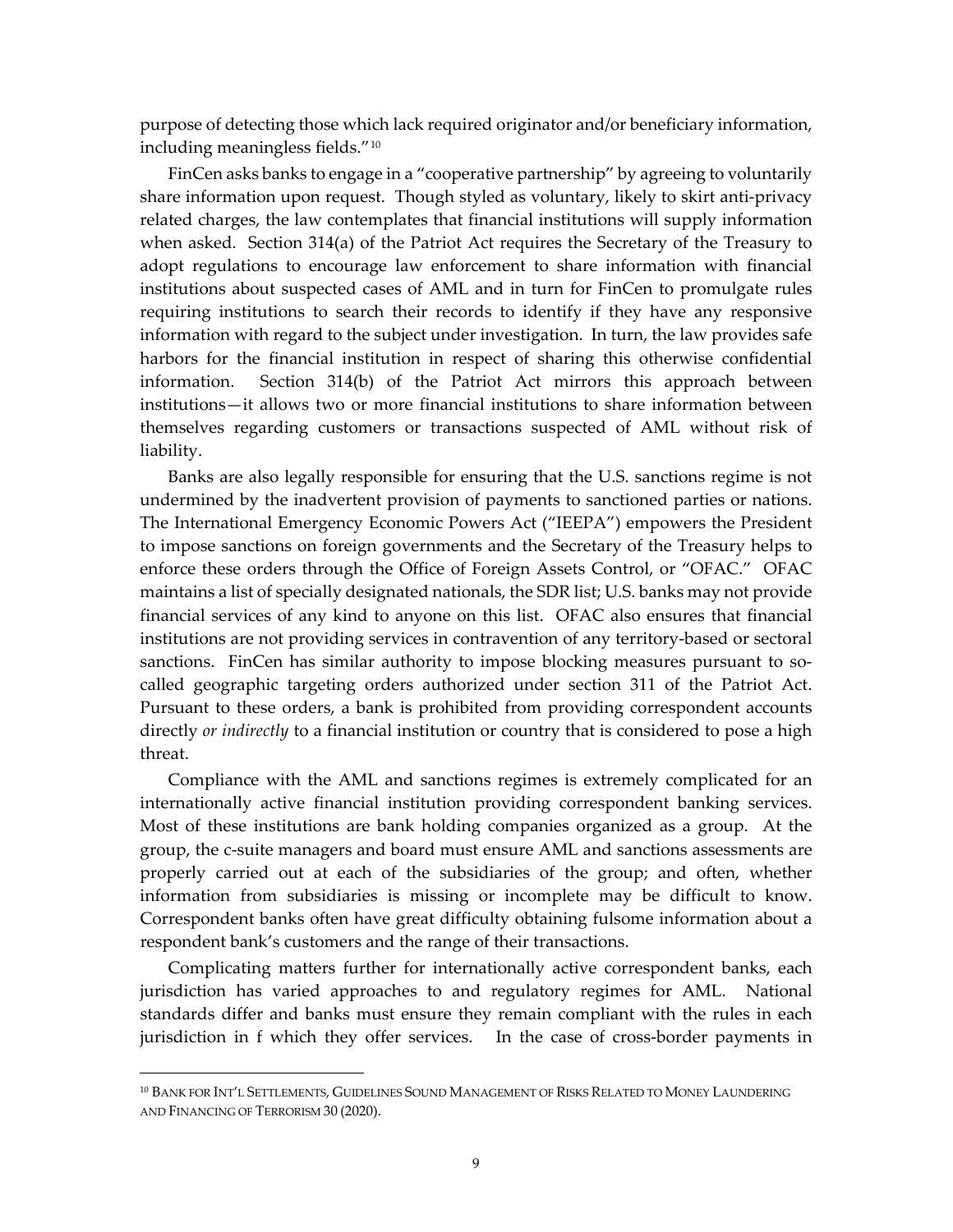particular, these multiple checks slow down the process and gives rise to fees. As a result of this state-of-affairs, there is considerable redundancy in AML compliance—one party may not rely on the checks of the other under existing U.S. law and international best practice, giving rise to duplicative KYC checks and overlapping monitoring of in-process payment transactions.

Meanwhile, for firms, the cost of error is high given the degree to which U.S. law enforcement authorities have approached enforcement of AML lapses in correspondent banking contexts. Since the high-profile enforcement action and fine against Riggs Bank in 2005—for the failure to properly know its customers—money laundering scandals have plagued the banking industry. In 2018, Danske Bank was discovered to have inadvertently laundered large amounts of illicit funds, a scandal that ensnared J.P. Morgan, Bank of America, and Deutsche Bank—all of which had served to some degree as correspondent banks for Danske Bank Estonia who had in turn used that relationship to access Fedwire to make laundering transfers of U.S. dollars between 2007 and 2015.<sup>[11](#page-10-0)</sup> Only recently in April 2022, law enforcement uncovered the fact that Viktor Vekselberg, a sanctioned Russian oligarch, used shell companies that hid his identity via beneficial ownership to conduct U.S. dollar transactions involving the purchase of a yacht. An affidavit provided by law enforcement stated that Vekselberg used U.S. bank's correspondent banking services to transfer the funds from abroad as part of his concealment scheme through the shell companies.[12](#page-10-1) 

The legal and reputational risk of these scandals—and the mere prospect of them—is extraordinarily high for internationally active correspondent banks. As respondents to the FATF's recent survey of firms in 173 jurisdictions reported, the tight belt-andsuspenders approach to AML, combined with a zero-tolerance policy in enforcement, has generally led to a culture of over-compliance among correspondent banks. In this vein, a June 2021 statement from the Wolfsberg Group on "Demonstrating Effectiveness" explained that "[l]argely in response to supervisory expectations, AML/CFT risk assessments are focused on technical compliance requirements rather than the effectiveness of the [financial institutions'] efforts to prevent and detect financial crime."[13](#page-10-2) As a result, the existing AML regime is extremely costly to comply with. The same respondents in the FATF survey reported an average cost of financial crime compliance of nearly \$50 billion for the 115 mid-size and large firms surveyed.

And in fact, these banks reported that the cost of complying with AML is the *biggest impediment* to conducting cross-border payments. The costs and potential downside reputational risk explain why banks are retreating from correspondent banking, a trend documented by the BCBS, the FATF, and other groups since the global financial crisis of 2008. The Bank for International Settlements ("BIS") noted a 20% reduction between 2011

<span id="page-10-0"></span><sup>11</sup> *See* Olaf Storbeck, *German Authorities Raid Deutsche Bank in Money Laundering Investigation*, FIN. TIMES (Apr. 29, 2022), https://www.ft.com/content/9fd8a476-d023-4cc7-9598-32b3b4654162

<span id="page-10-1"></span><sup>12</sup> *See* Order, In the Matter of the Seizure and Search of the Motor Yacht Tango, No. 220SZ-5, U.S. Dist. Ct. for the D.C. Cir., filed Apr. 4, 2022.

<span id="page-10-2"></span><sup>13</sup> WOLFSBERG GRP., DEMONSTRATING EFFECTIVENESS 1-2 (2021), https://www.wolfsbergprinciples.com/sites/default/files/wb/Wolfsberg%20Group\_Demonstrating\_%20Effectiveness\_JUN21.pdf.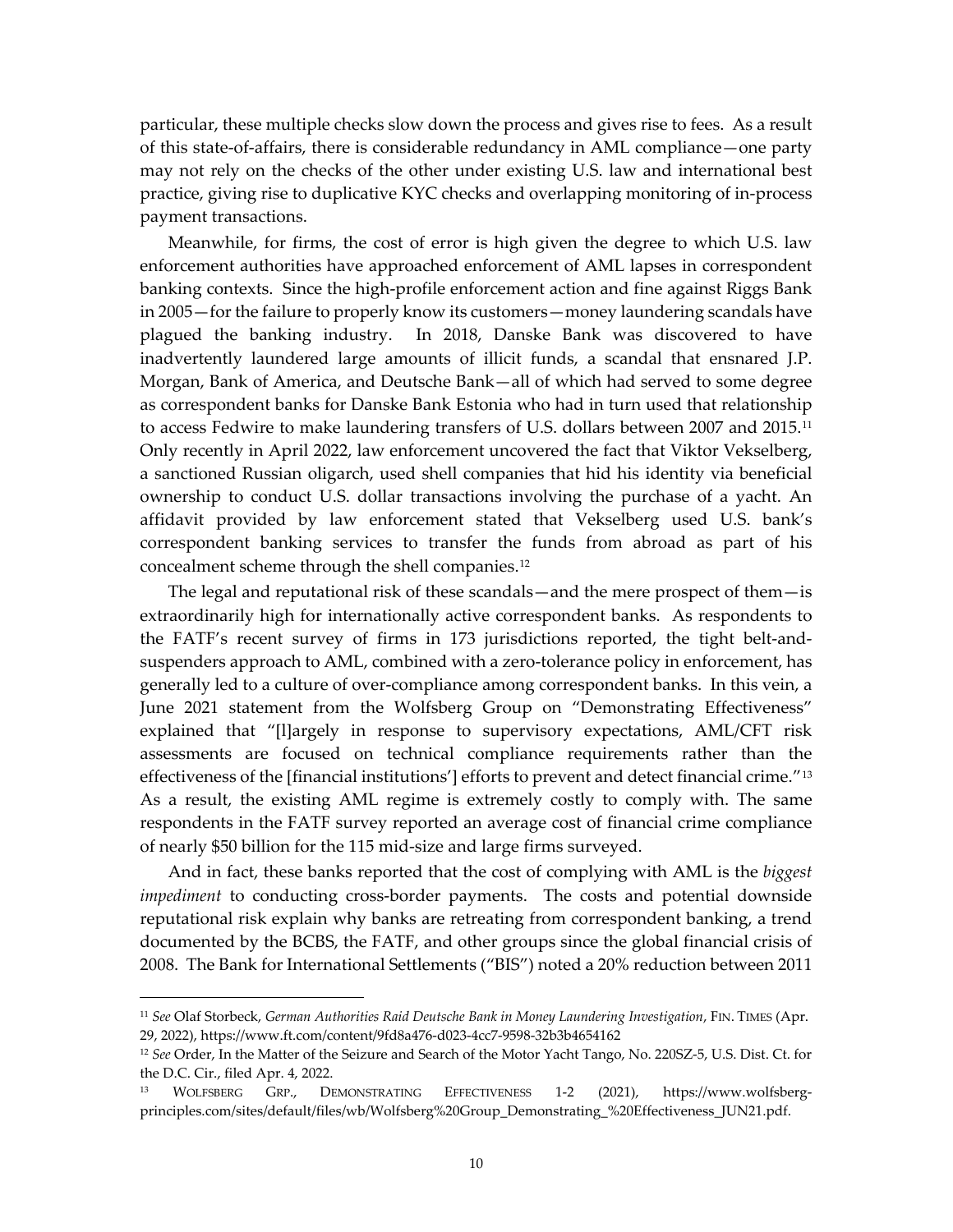and 2018, based on the volume and frequency of Swift messages between banks; this Swift data also showed that the number of corridors between countries had fallen.

This is a socially and strategically suboptimal outcome. Consider the incentives for banks to engage in "de-risking"—a decision on the part of a correspondent bank to pull up stakes (to terminate or restrict correspondent relationships) in certain geographies that are determined to pose a potentially high risk of AML entanglement. Today, even the prospect of geopolitical uncertainty, and a potential for ensuing economic sanctions, could prompt a bank to retreat anticipatorily. De-risking may well make sense to the bank from a cost-benefit perspective, but it leaves certain populations with little or no access to crossborder payments services. It thus creates space for other nonbank payment systems to take root, which systems might be more open to facilitating illicit finance and to dealing with U.S.-sanctioned parties.<sup>[14](#page-11-0)</sup> On the whole, the current regime appears as expensive as it is ineffective and does not serve international interests in financial stability or economic security.

Still, the solution cannot be to downgrade the intensity of AML rules. From a national security perspective, the heavy-handed approach to AML is prudent and in line with FATF best practice. Efficiency of the regimes is secondary to whether they are as comprehensive as possible. As such, until now, AML policy has to some extent been zero-sum vis-à-vis cross-border payments policy—trimming AML might make correspondent banking more efficient (and thus faster and less costly) but it would clearly work at cross-purposes with the goal of combatting illicit finance.

The next Part explores a way to move away from the zero-sum policy game. It puts the cross-border payment dialogue, ongoing at the FSB, in dialogue with the AML reform agenda. To that end, Part II sketches out a proposed strategy for operationalizing the FSB roadmap in the United States. It urges regulation and law that enables—even incentivizes—the formation of a financial institution (or business line in an existing institution) that centrally clears KYC.

## **II. TOWARD A CENTRAL VERIFYING PARTY: INSTITUTIONAL DESIGN AND MARKET STRUCTURE**

The U.S. could provide significant tailwinds to the FSB's cross-border payments action plan by creating a legal and regulatory environment conducive to the centralized 'clearing'—that is, verification—for AML-related customer due diligence. The verifying institution would be private in structure and governance, but subject to public oversight and legislative imprimatur in the BSA. This Part outlines the institutional details and market structure surrounding centralized verification of AML/KYC, and suggests what

<span id="page-11-0"></span><sup>14</sup> According to the 2021 Basel AML Index, 2021 trends indicate significant rise in ML threats from fintech and DeFi. They estimate that there are presently about 106 million cryptocurrency users globally and of the \$21.4 billion value, criminal activity represented about 2.1 percent (\$450 million). BASEL INST. ON GOVERNANCE, BASEL AML INDEX 2021: 10TH PUBLIC EDITION: RANKING MONEY LAUNDERING AND TERRORIST FINANCING RISKS AROUND THE WORLD 7 (2021), https://baselgovernance.org/sites/default/files/2021- 09/Basel\_AML\_Index\_2021\_10th%20Edition.pdf.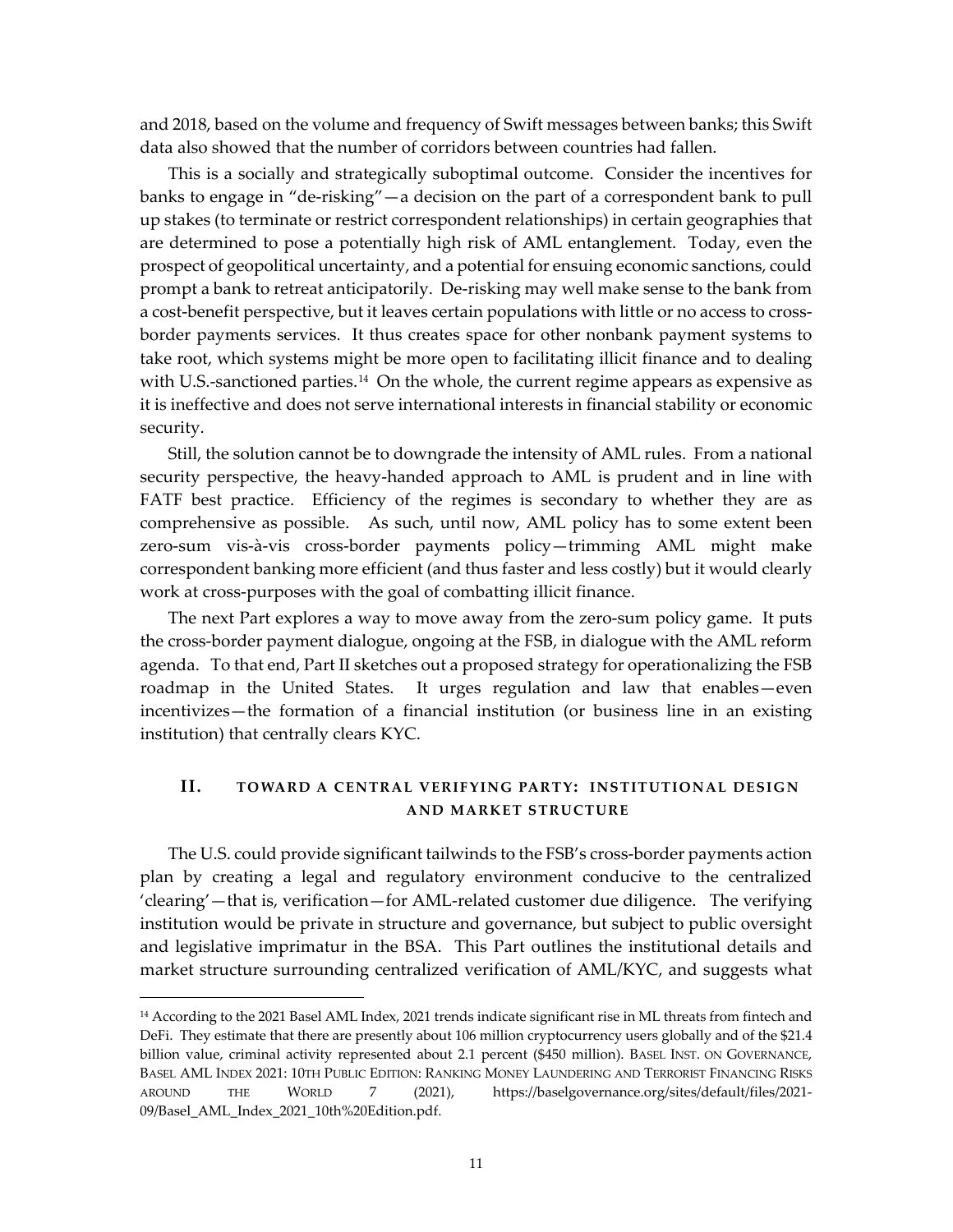the regulatory framework might involve. It explains why we could expect significant gains in efficiency, risk management, and transparency in cross-border payments from the introduction of a CVP as a new type of payments system infrastructure.

## **A. Institutional Details**

The proposal here is to move toward a system of central verifying parties, or CVPs. In its basic outline, the idea is straightforward—a financial institution that performs due diligence on prospective U.S. bank customers, thereby centralizing the process of KYC. The CVP would also perform the KYC on respondent banks and their downstream customers if and as necessary. In terms of the rigor of due diligence, that standard would be maintained at current, if not higher levels, mapping on to international best practices and current supervisory expectations for individual bank and bank holding companies. Upon completing satisfactory due diligence, the CVP verifies the party with a blue check that can serve as their AML clearance—a passport stamp that correspondent banks (or any banks) can rely on to supply services consistent with BSA and U.S. sanctions related rules.

The CVP function would be analogous to the kind of centralized clearing that is now common to the infrastructure of other financial markets. In both the market for foreign exchange and tri-party repo, shifts from bilateralism to centralization decreased risk and increased transparency, and generally improved operational efficiency. Clear CLS Bank is one such shining-star example. When foreign exchange markets developed in the 1970s (after the fall of the Bretton Woods fixed rate regime), foreign exchange transactions largely cleared bilaterally. This system (much like the OTC derivatives markets that would emerge later) was rife with counterparty risk. One bank failure could impact many others, creating a significant source of financial stability risk. While regulatory reforms aimed to mitigate exposure and operational risk, it was ultimately the formation of the CLS Bank, launched in 2002, that succeeded in reducing risk and increasing operational efficiency.

CLS Bank clears forex via a so-called payment versus payment model. Only when both legs of a transaction are sent to CLS, will CLS make an irrevocable payment to each party. And because in practice, CLS also commits to standby lines of credit with major banks in the currencies that it settles, if one bank fails in the midst of a transaction CLS is still able to perform the transaction. The practice of bilateral netting that CLS performs provides further efficiency gains in the market; by CLS estimates, netting efficiency is around 95%--so for every trillion dollars of gross value settled, only \$50 billion of cash is required to be paid in.<sup>[15](#page-12-0)</sup> The market clearly sees value in the central clearing CLS offers.

<span id="page-12-0"></span><sup>15</sup> Richard Levich, *Why Foreign Exchange Transactions did not Freeze Up During the Global Financial Crisis: The Role of the CLS Bank*, VOXEU (July 10, 2009), https://voxeu.org/article/clearinghouse-saved-foreign-exchangetrading-crisis.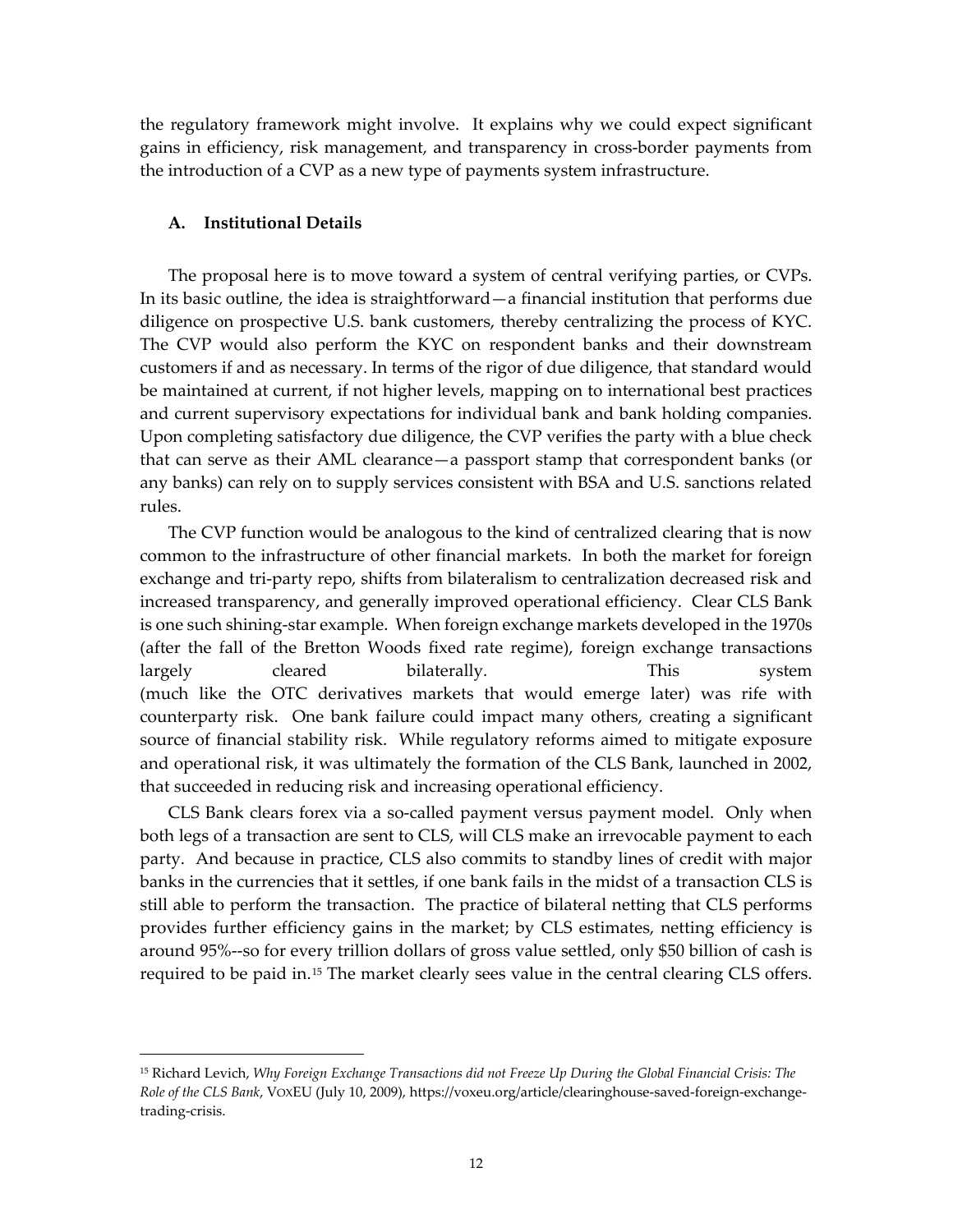Its average trading volumes in January 2022 were \$1.87 trillion--it clears about 95% of the forex transactions for its 70+ member banks.[16](#page-13-0)

CLS Bank also impresses from a stability perspective. It proved remarkably resilient in the 2008 global financial crisis. As one commentator described it, at the peak of the crisis, "the CLS Bank handled more than 1.5 million instructions and settled transactions with a gross value of \$8.6 trillion. In other words, near the peak of the freeze in interbank lending, the CLS Bank was handling a record volume of FX trades for thousands of counterparties."[17](#page-13-1) Essentially, the presence of a central clearing party avoided the kind of credit freeze that plagued other financial markets during that time. This kind of stability is also important from a financial institution cost perspective, as it suggests less need to over-capitalize positions and generally reduces inefficient counterparty risk aversion. (It bears mention that ICE Clear is an almost identical piece of market infrastructure that centrally clears a range of derivative products.)

Innovations in centralized clearing also brought efficiency gains to the repo market. In a repo transaction, collateral (a security) is pledged for cash—in effect, repo is a way for holders of securities to get cash and for cash holders to invest their cash for a return. A "haircut" reflects something like an interest rate on the cash on loan, such that when the transaction is unwound the cash provider has made some profit on the difference between the cash and the value of the collateral. The repo market generally is one of the largest short-term funding markets globally; its volume creates the necessary liquidity and price transparency for U.S. government debt (Treasury securities) and corporate debt.

Tri-party repo is a kind of repo in which a third party—a clearing bank, usually, BNY Mellon—provides intermediation services to the cash investor and the collateral provider. In this role the clearing bank takes custody of the securities collateralizing the transaction, values the securities, then settles the transaction on their books. They may also help dealers make optimal use of their securities, i.e., reinvesting them or rehypothecating them to hedge fund investors that may use them for short sales. Overall, BNY Mellon's role in taking custody of the securities (so that the parties do not have to) and dealing with the clearing and settling greatly reduces legal and economic risk for the participants and thus encourages many parties to participate in the tri-party repo market. According to researchers at the New York Fed, "the efficiency of the tri-party repo market, and the fact that so many institutions use it, are among the reasons the Federal Reserve uses this instrument to implement monetary policy."[18](#page-13-2)

Arguably, very similar efficiency gains would accompany centralized "clearing" of bank customers and respondent banks—reductions in legal risk associated with crossborder payments and accidental errors in KYC, as well as reductions in economic risk assuming that one centralized party would over time become more adept at customer due

<span id="page-13-0"></span><sup>16</sup> Keith Tippell, *CLS FX Trading Activity—January 2022*, CLS, https://www.cls-group.com/news/cls-fxtrading-activity-january-2022/ (last visited May 31, 2022).

<span id="page-13-1"></span><sup>17</sup> Levich, *supra* note 15.

<span id="page-13-2"></span><sup>&</sup>lt;sup>18</sup> Adam Copeland et al., The Tri-Party Repo Market before the 2010 Reforms, Fed. Rsrv. Bank of N.Y. Staff Reports, Nov. 2010, at 4, https://www.newyorkfed.org/medialibrary/media/research/staff\_reports/sr477.pdf.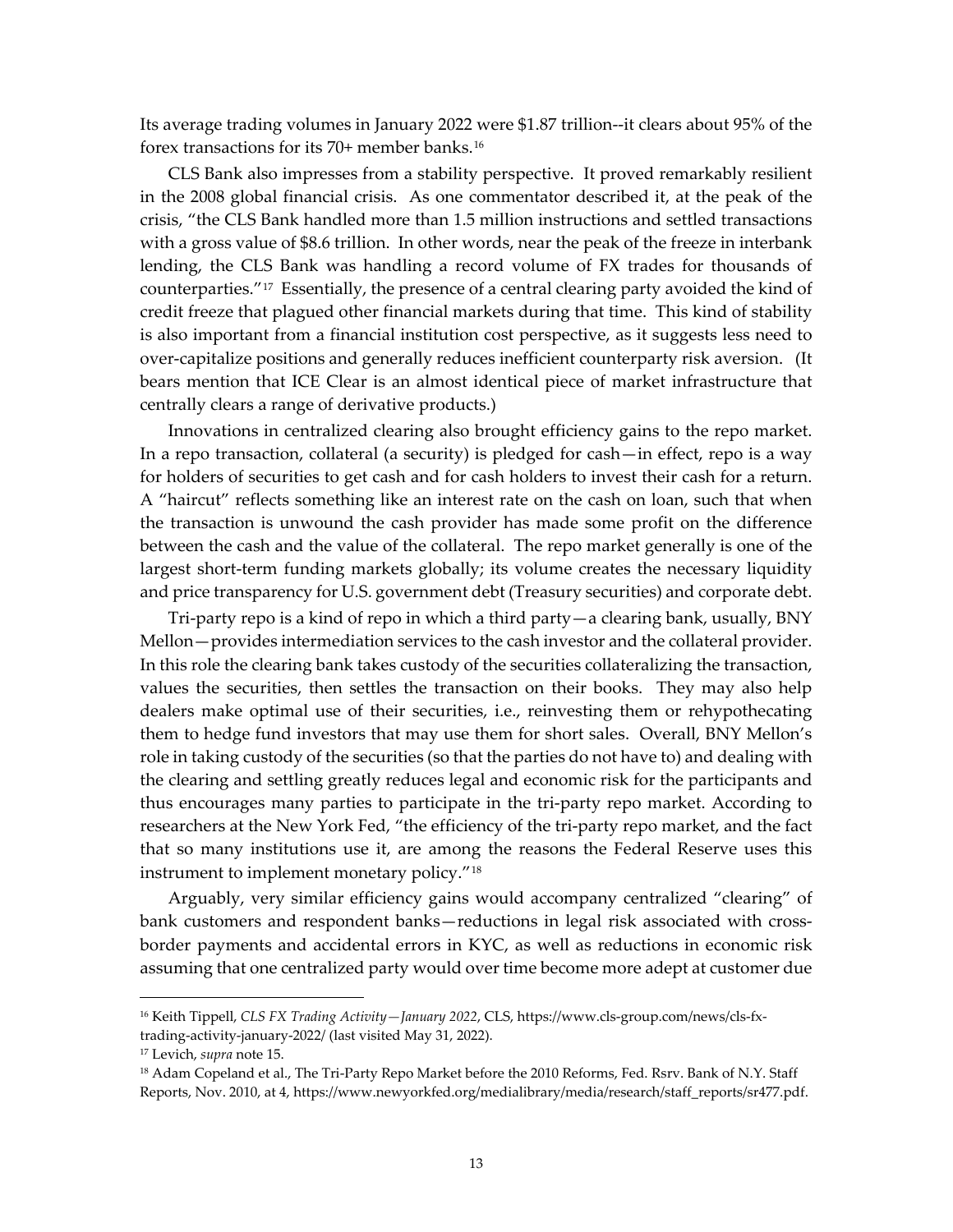diligence and monitoring than would individual financial institutions acting on an ad hoc basis. Further, to the extent centralizing KYC would also lead to more streamlined, accurate, holistic due diligence, general transparency in the cross-border payments market could also be expected.

For some, this suggestion for a CVP begs the question whether a private institution analogous to CLS Bank or BNY Mellon—is better suited to the task of performing centralized verification than a public body, like FinCen or the Fed. There are at least two compelling reasons, grounded in their respective incentives and institutional designs, to prefer a private institution to a public body for his purpose.

For one, it is not clear the public sector has the resources or the political will to perform this central verifying task. The most recent effort at reform, the AML reform bill enacted in 2020 (effective in January 2021), requires that Treasury and FinCen provide more transparency into their supervision priorities and attempts to ease the KYC burden on firms by positioning FinCen to create a national registry of beneficial ownership.

But both the registry and new procedural rules have been slow in coming. These reforms did not accomplish the mission-critical task of reducing redundancy among the correspondent banking institutions' KYC compliance—probably because the government lacks the resources to supply this service to the banking sector and, in any case, doing so may be perceived to insert the government too deeply into matters of customer privacy and banks' discretion about whom to serve. Relatedly, there is far less risk that a private institution would be susceptible to political capture and the temptation to make diligence decisions for reasons not necessarily related to national security concerns but more so to political preferences or antipathies of a given day.

A final element of a CVP design concerns incentives. Under what conditions would a CVP form organically, without a regulatory mandate? Again, the experience of CLS Bank, BNY Mellon's tri-party repo business, and ICE Clear, all suggest there is a natural market demand for centralizing clearing-type services where there are efficiency and risk mitigation gains to be had. The participating financial institutions (i.e., the members) would also need strong incentives to use the CVP system. Ideally, most if not all financial institutions participating in the correspondent banking network would use the blue check system in order to achieve maximum efficiency gains from a CVP infrastructure.

This means that the institutions would need to trust the CVP's services sufficiently to rely on its due diligence and not replicate their own. In principle, a private institution that is member-owned and governed could develop and maintain a governance structure capable of attracting that kind of intra-market trust. CLS Bank is member-owned as is ICE Clear U.S. In fact, ICE Clear refers to its strict membership criteria (including robust capitalization, sterling regulatory compliance, among other things) as one of the principal reasons its clearing services hedge systemic risk for its members.

Ultimately, however, given the very significant legal and reputational cost of erring in a KYC determination, financial institutions would have to be legally assured that their reliance on a CVP determination could not lead to liability. The most direct route to such assurance is a safe harbor legislated into the BSA. Section 326 already provides that the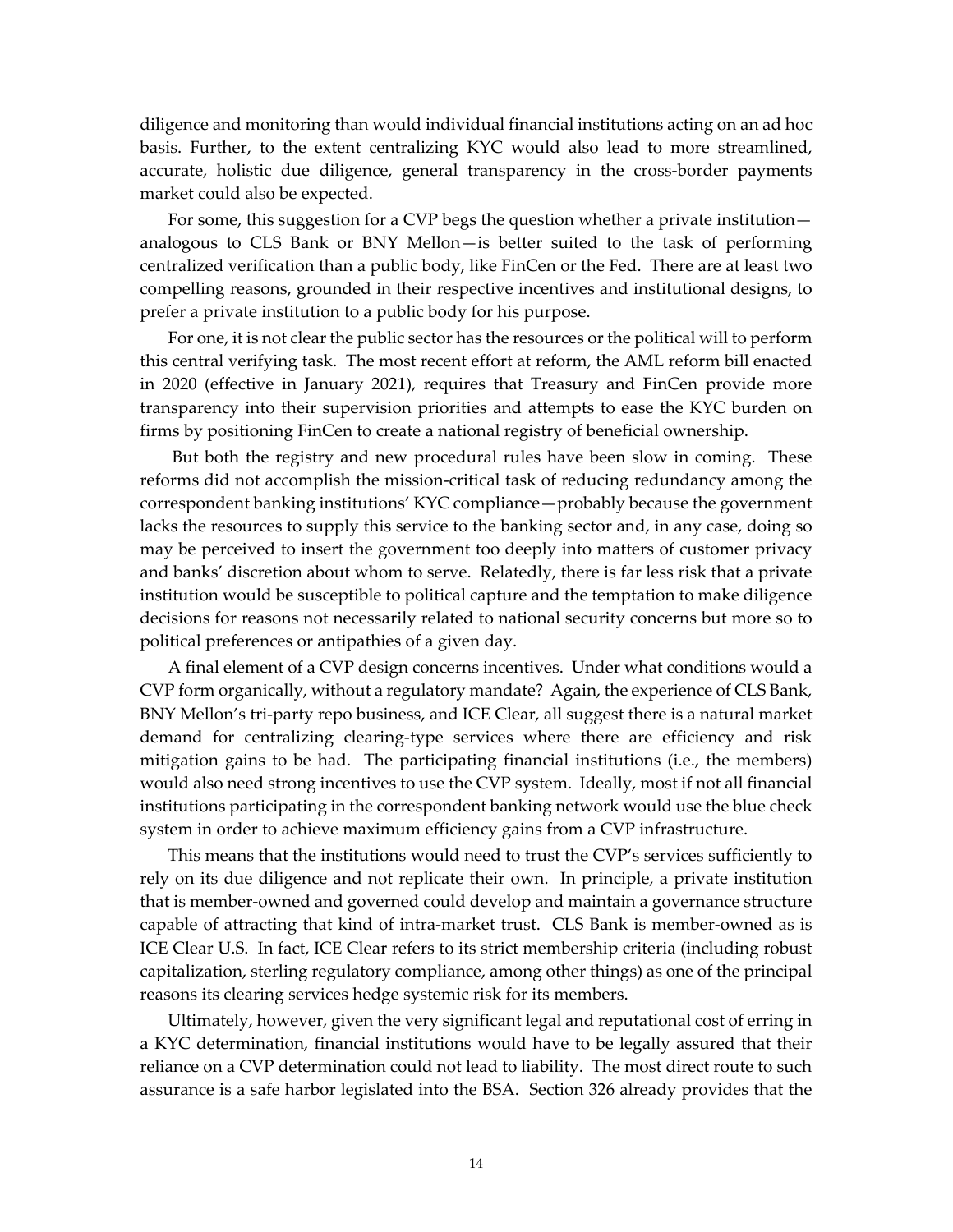minimum requirements for KYC are set by regulation promulgated by the Treasury; section 326(5) allows exemptions made by the Secretary of the Treasury for any reason. So conceivably, even absent legislation, the Treasury Secretary could issue new regulations, interpretive guidance, or no action letters to a similar, albeit perhaps less permanent effect than a statutory safe harbor.

International standards and their implementation through oversight would also need adjusting. Currently, FATF recommendation 17 discourages reliance on third parties for customer due diligence—it notes that "ultimate responsibility remains with the financial institution relying on the third party." So long as that remains the regulatory stance, it is highly improbable that market demand for a CVP would be sufficient to incentivize any such institution to form for the purpose of performing centralized verification services.

While this section has urged a design that envisions the CVP as a private institution and one that could develop organically in response to market demand, and without a statutory mandate—the next section will explore how oversight from the public sector would be a key component of any new CVP market infrastructure.

#### **B. Market Structure and Regulatory Framework**

The ideal market for CVP infrastructure likely consists of one institution. It seems sub-optimal to have more than one party conducting due diligence—potentially producing conflicting records. And unlike the case with, for instance, the pre-2009 triparty repo market where both JP Morgan Chase and BNY Mellon provided clearing services, there is no benefit to diffusing clearing exposure in the way that one might consider in the repo market—there is no risk of concentrating KYC analysis. Information sharing with law enforcement would also be much more streamlined from one CVP institution. Moreover, there are information-security downsides to sharing customer data with more than one institution.

It is noteworthy that clearing has settled around one major market infrastructure in the other financial markets discussed—CLS Clear for forex and BNY Mellon for tri-party repo (indeed, JP Morgan left the market because its 15% or so market share was paltry compared to BNY Mellon's 85%+). Similar concentration exists in the over-the-counter derivatives market—LCH Clearnet handles around 95% of derivatives clearing and ICE clears about 98% of global credit default swaps.

The public sector role is also key to a successful CVP design, as it would be important to include CVPs within the regulatory perimeter. Given the concentration of private information in a CVP, the risk of operational risk related events—like a cyber theft of personal data—would be high. Additionally, just as KYC programs are the subject of supervision presently, within banks, so too should the process and governance of the CVP's central KYC. Although CLS Bank and ICE Clear initially formed outside the regulatory perimeter, both were eventually brought into the Fed's supervisory perimeter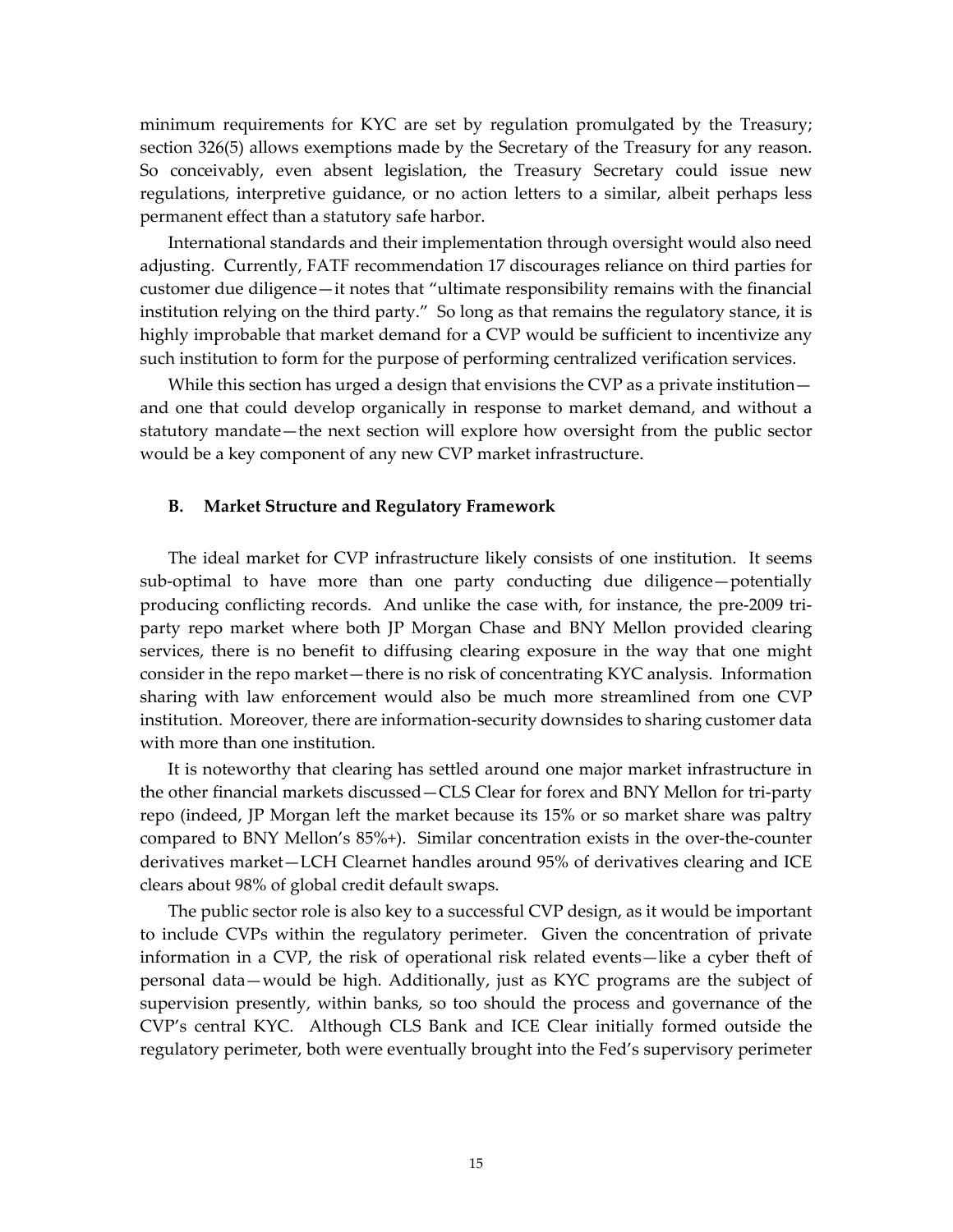on the basis of a designation as a "financial market utility" ("FMU") by the Financial Stability Oversight Council ("FSOC").<sup>[19](#page-16-0)</sup>

Section 804 of the Dodd-Frank Act empowered the FSOC to designate clearing houses as systemically important pieces of market infrastructure, hence ICE Clear Credit (formerly ICE Trust) and CLS Bank are now FMUs. Unlike the FSOC's designations of systemically important nonbanks, the FMU designation has never been controversial or contested by the institutions themselves. Were the CVP to become a new business line within an existing systemically important bank—just as BNY Mellon performs tri-party repo clearing—then this component of the bank's business model would be subject to the Fed's heightened supervision pursuant to its status as a U.S. G-SIB. Again, the key components of the supervisory regime for a CVP would focus on cyber risk (the risk of data loss), the rigor of the KYC diligence procedures (compliance with FinCen rules and pace with FATF best practices), and customer privacy protections.

In terms of the location of the CVP, the institution could be U.S. located, operated, and supervised but broadly serve the international community's goals in improving the efficiency of cross-border payments. For decades, the international community has attempted to harmonize AML rules by standard setting among networks of financial crime intelligence units (like FATF) or central banks (BIS, BCBS, FSB). The private sector has tried similar voluntary private governance arrangements through organizations like the Wolfsberg Group, a group of thirteen global banks that develop frameworks and guidance for the management of AML risks and KYC best practices. Notwithstanding these concerted efforts, standards are not harmonized and there is little if any substituted compliance by which one jurisdiction will credit a firm's compliance with another's AML scheme.

Introducing a CVP as a new kind of payments infrastructure has promise for quieting this cacophony of global standards. Although the CVP would at least initially verify parties against U.S. standards (BSA, FinCen rules, OFAC SDR list, etc), the efficiency that it offers could create the incentives needed to drive global convergence around U.S. (and hence international best practice) AML standards. If a U.S. CVP offers the blue check for domestic AML rules, the service will act like a centrifugal force. Given its convenience, banks in other jurisdictions will want to service customers with the blue check to avoid undertaking the work at their own expense.

These foreign banks will thus have strong incentives to pressure their home governments to adopt U.S.-mirror standards which, in turn, the CVP might recognize as substituted compliance and award the blue check. An example helps to illustrate. If French citizen Jane Smith has a CVP blue check, and wants to borrow from Société Générale, over time, SocGen will want the French authorities to adopt a regime sufficiently similar to the U.S. so that the U.S. CVP is willing to offer blue checks that satisfy French rules as well. Customers like Jane Smith will press for this as well so that

<span id="page-16-0"></span><sup>&</sup>lt;sup>19</sup> The CFTC is the primary supervisor of ICE Clear; but the Fed has additional supervision of ICE Clear from a financial stability perspective thanks to powers granted to the Fed in Title VIII of the Dodd-Frank Act.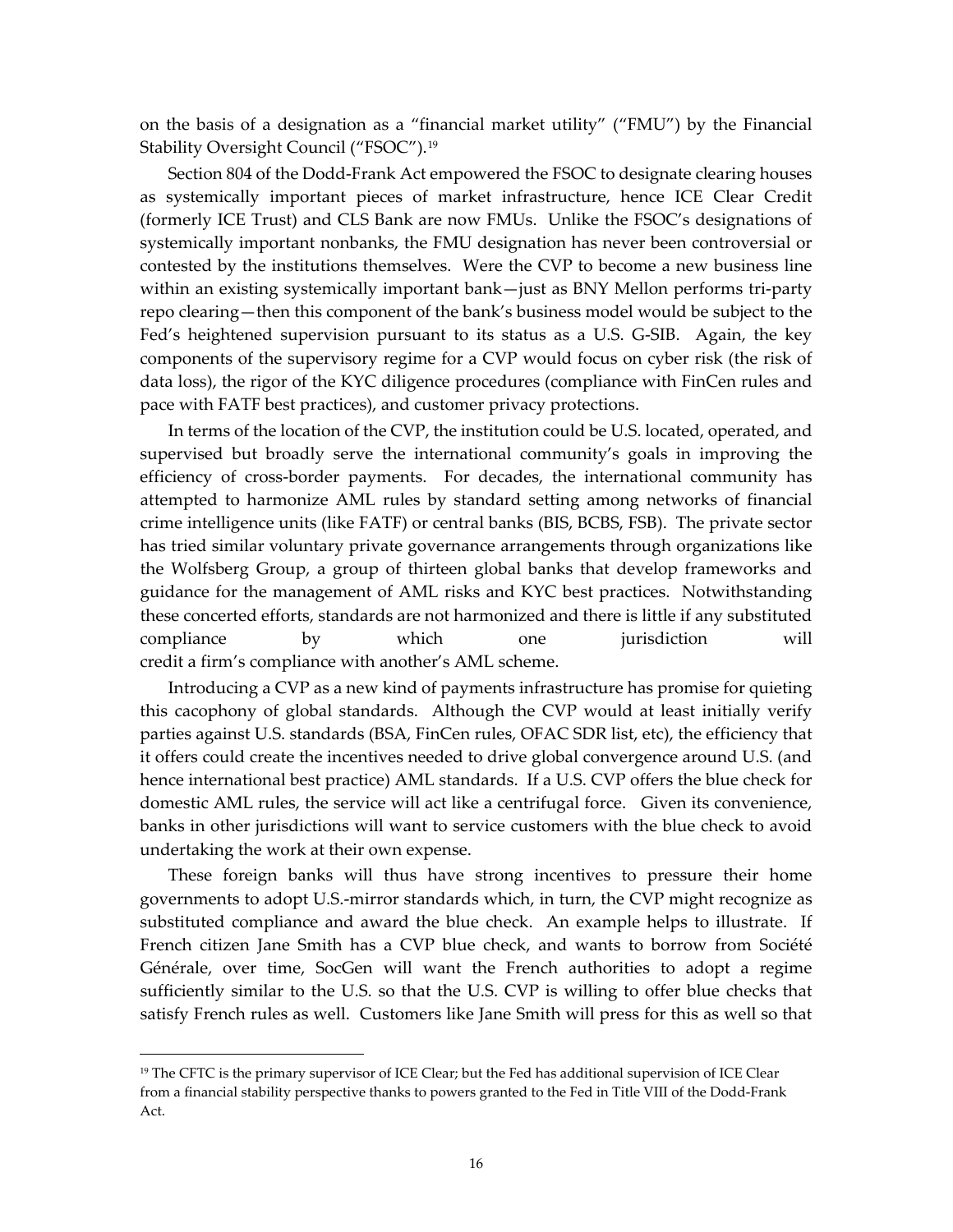their blue checks gain them entry to both U.S. and French banking services. These incentives and dynamics may well generate a private market mechanism that functions as if all jurisdictions had agreed to harmonization or substituted compliance—which, in the absence of such private sector initiatives—currently seems unlikely to materialize from multilateral efforts.

In time, if the CVP were sufficiently global in its reach, the Fed might explore a cooperative oversight arrangement similar to that which applies to CLS bank. Pursuant to a "Protocol for the Cooperative Oversight Arrangement of CLS," the central banks of issues that CLS settles are able to "fulfill their responsibilities to promote safety, efficiency, and stability in the local markets and payment systems in which CLS participates," while also ensuring that the cooperative mechanism minimizes potential burden on CLS and duplication of effort by the participating central banks" and maximizes transparency among the central banks and between CLS and these supervisory authorities.<sup>[20](#page-17-0)</sup>

In summary, a new payments infrastructure that provides centralized verification for KYC or CDD purposes, that is privately owned and operated but subject to Fed oversight, has significant potential—both in theory and in reference to close institutional and market precedent—to enhance the efficiency and reduce the risks in correspondent banking. These gains should directly translate into a better experience for the users and service providers of the cross-border payments system. For these reasons, as discussed above, the U.S. should consider prioritizing legal and regulatory reform that would create the space for the private market to form a CVP. Such reforms would be consistent with, and substantially further, the overarching goal of the G20 and FSB to take action to lower the cost and increase the speed, transparency, and ease of access of cross-border payments systems.

Taking a step back, this proposal for infrastructure reform in the cross-border payments space also carries implications for adjacent policy conversations surrounding nonbank alternatives to cross-border payments.

## **III. IMPLICATIONS FOR NONBANK PAYMENT ALTERNATIVES**

While most of the FSB workstream centers on efficiency problems with cross-border payments—with an eye to the end-user's experience—there is a parallel debate in central banking policy circles about whether nonbank alternatives to cross-border payments should be encouraged to supplant or supplement legacy correspondent banking systems. The proposal advanced here contributes something to that debate as well, insofar as it questions the benefits of these nonbank alternatives relative to a correspondent banking system that can process cross-border payments more efficiently thanks to new CVP infrastructure. The prospect of a correspondent banking system that can take advantage of this streamlined, potentially more accurate, AML should prompt policymakers to reconsider the cost-benefit analysis of nonbank payments options. The following will

<span id="page-17-0"></span><sup>20</sup> *Protocol for the Cooperative Oversight Arrangement of CLS*, FED. RSRV. (Sept. 2, 2009), https://www.federalreserve.gov/paymentsystems/cls\_about.htm.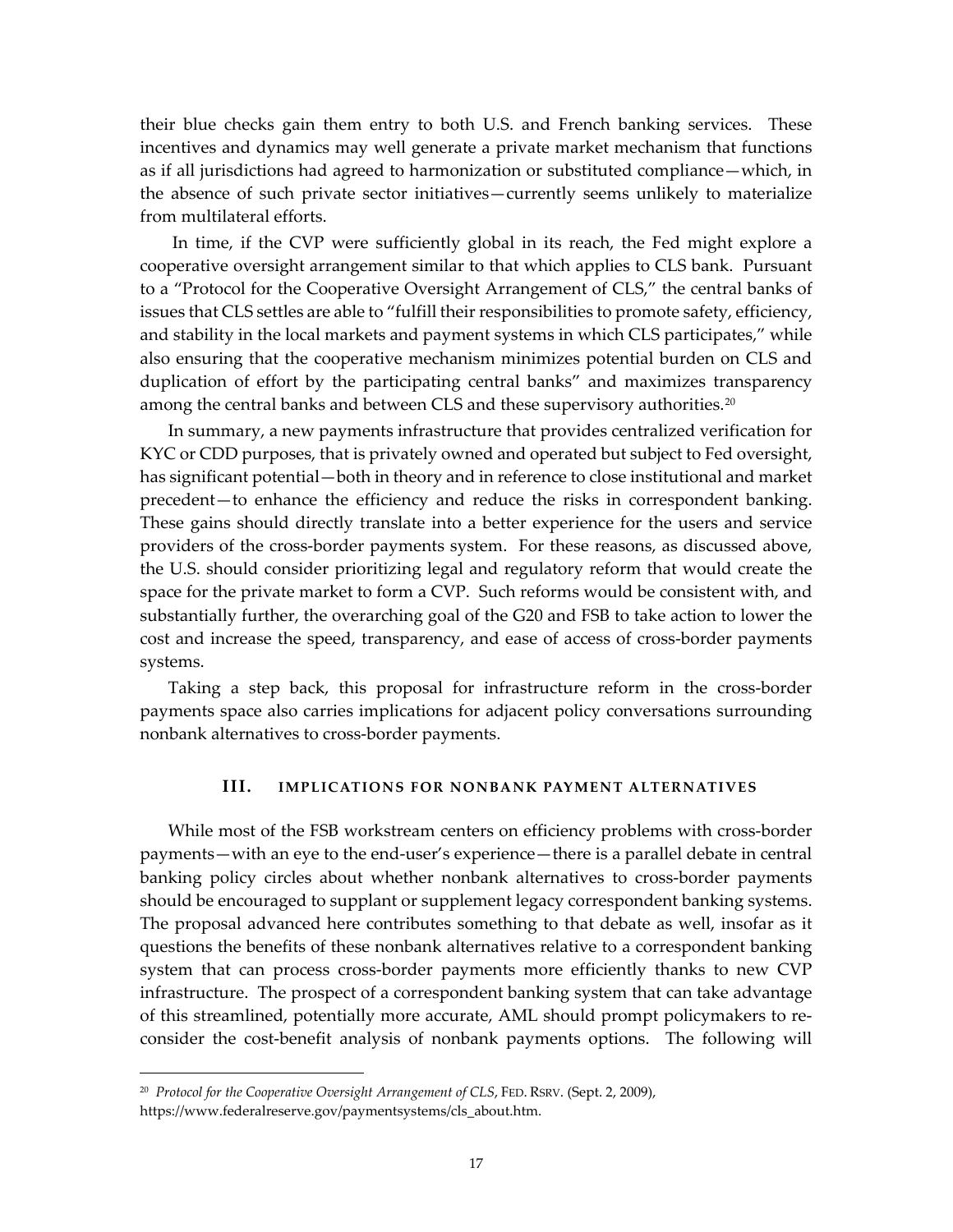briefly consider two of the primary nonbank payment alternatives—stablecoin and CBDC.

## **A. Stablecoin and DeFi**

There are several well-known fintech payments providers that are not banks—Wise, PayPal, and ApplePay, to name a few. These companies are regulated at the state level as money service businesses or MSBs. A few MSBs are also entering the cross-border payment space, like Wise, RippleLabs, Banking Circle, and Payoneer. These fintechs are trying to compete with legacy banks and the incumbent correspondent banking system on, again, dimensions of speed and cost. For remittance customers, these fintech MSBs may well be attractive alternatives.<sup>[21](#page-18-0)</sup> And new fintech entrants to the payments space continue to arrive on the scene annually and will no doubt attempt to serve other segments of the market—B2B, B2C, and C2B.

Most of these fintechs are subject to some amount of federal regulation, like consumer protection rules (such as Regulation E which protects consumers from the downside risks of fraud in international wires) and all MSBs are at least in theory subject to AML rules. Still, because of their diffuse character and lack of bank regulatory oversight, it remains unclear whether and to what extent lapses are detected.

Moving even further on the spectrum away from the legacy banking system is decentralized finance alternatives, known as "DeFi." DeFi protocols essentially aim to replicate the services banks provide—including payments—but by using smart contracts on the blockchain. In the language of DeFi, its protocols offer banking-like services that are "internet native"—cutting out the role of an intermediary and replacing it with a smartphone wallet. The trust established by the banking license and customer-facing relationship is replaced with a kind of information insensitive trust associated with automation and the (supposed) impregnability of DLT technology. The component of DeFi most directly implicated in cross-border payments is cryptocurrency. Cryptocurrencies are forms of payments that each proceed on their very own payment rails, all outside of the banking sector.

Stablecoins are perhaps the most likely of the cryptocurrencies to have potential for widespread adoption by consumers and businesses. Stablecoins have a value that is pegged to a fiat currency—like the U.S. dollar—similar to the way that a money market fund pegs the value of each share to \$1. Also like a money market fund, stablecoin issuers back their coins with a pool of assets, ranging from Treasuries to commercial paper. Presently, however, because stablecoins sit entirely outside of a regulatory perimeter there are no rules or mechanisms of oversight regarding the liquidity or other characteristics of these asset pools.

<span id="page-18-0"></span><sup>&</sup>lt;sup>21</sup> The Federal Reserve Bank of Kansas City has reported, as one piece of anecdotal evidence, that many in the Latino population in its district may withdraw money from their banks yet use MSB to remit money, regardless of their documentation status.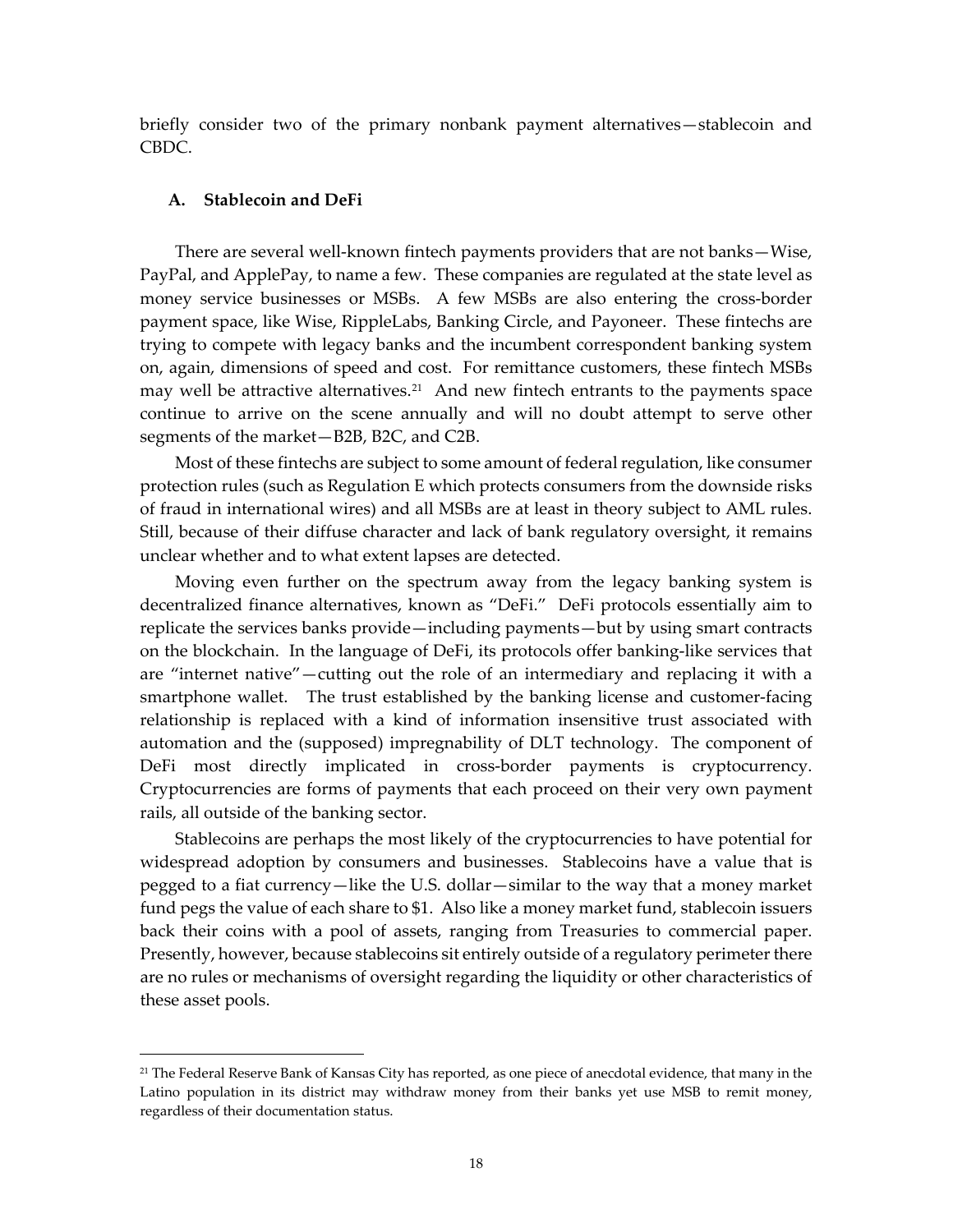Stablecoins are gaining policymakers' attention. Both the Treasury and the Fed—and their counterparts in Europe and the U.K.—seem tentatively supportive of the proliferation of stablecoin as a mechanism for improving the efficiency of cross-border payments. In the seemingly shared view of the Fed and Treasury, a "well-designed and *appropriately regulated* stablecoin could potentially support faster, more efficient, and more inclusive payment options."<sup>[22](#page-19-0)</sup> The rise of stablecoin and fintech more generally begs a critical question for U.S. policy on cross-border payments: should policy and regulation encourage a diffusion in payments systems either proactively or by inaction—as we are currently on track to do—or should U.S. policymakers make concerted efforts to bolster the correspondent banking system by drawing innovative fintech payment technology *into* the correspondent banking framework?

At the baseline, correspondent banking offers several key strategic advantages to stablecoins. For one, the banks participating in correspondent banking relationships are already within the Fed's regulatory perimeter. In the U.S. that means that bank supervisors at the OCC and Fed have sight into the banks' risk-management practices and balance sheets, and find the banks willing partners in a range of monetary and strategic initiatives where needed. As such, in times of economic or political crisis, public-private partnerships are readily available. Liquidity can flow between governments or between consumers in a targeted fashion.

Likewise, with payments activity consolidated in the banking sector and running through Swift, governments can choke off access to the dollar (and Euro) as a means of non-armed economic warfare. This, of course, is how the U.S. and its allies successfully isolated the Russian economy in the spring of 2022 in response to its unprovoked invasion of Ukraine. If payments systems had been more diffuse, among institutions with no interest in or incentive to partner with government in such times, the United States would have had no other equally impactful, but not overtly forceful, option to use against Russia.[23](#page-19-1) 

Correspondent banking is also—right now—much more stable than stablecoins. In early May 2022, stablecoins proved they could be highly *un*stable, when one of the most prominent stablecoins, TerraUSD, failed to maintain its \$1 peg (dropping as low as 23 cents at one point in that volatile week). TerraUSD, like other stablecoins, is integrated into the crypto universe's parallel financial ecosystem; when TerraUSD investors began to withdraw their coins from Anchor, a DeFi 'bank'-like protocol, the value of TerraUSD plunged and its algorithm was unable to maintain the dollar peg as envisioned by its designers. Cyber risk—a known source of possible financial instability—is also likely to be amplified by a diffusion of payments systems away from the established banking sector

<span id="page-19-0"></span><sup>22</sup> Press Release, U.S. Dep't of the Treasury, Fact Sheet: President's Working Group on Financial Markets (PWG), the Federal Deposit Insurance Corporation, and the Office of the Comptroller of the Currency (Nov. 1, 2021), https://home.treasury.gov/news/press-releases/jy0456.

<span id="page-19-1"></span><sup>&</sup>lt;sup>23</sup> Recognizing the importance of payments infrastructure to national survival, Russia has apparently for some time been developing its own payment network, National Payment Card System or NSPK. This has apparently allowed the Russian economy to continue processing domestic payments, but without access to Swift, it forces Russia into an unsustainable position of autarky.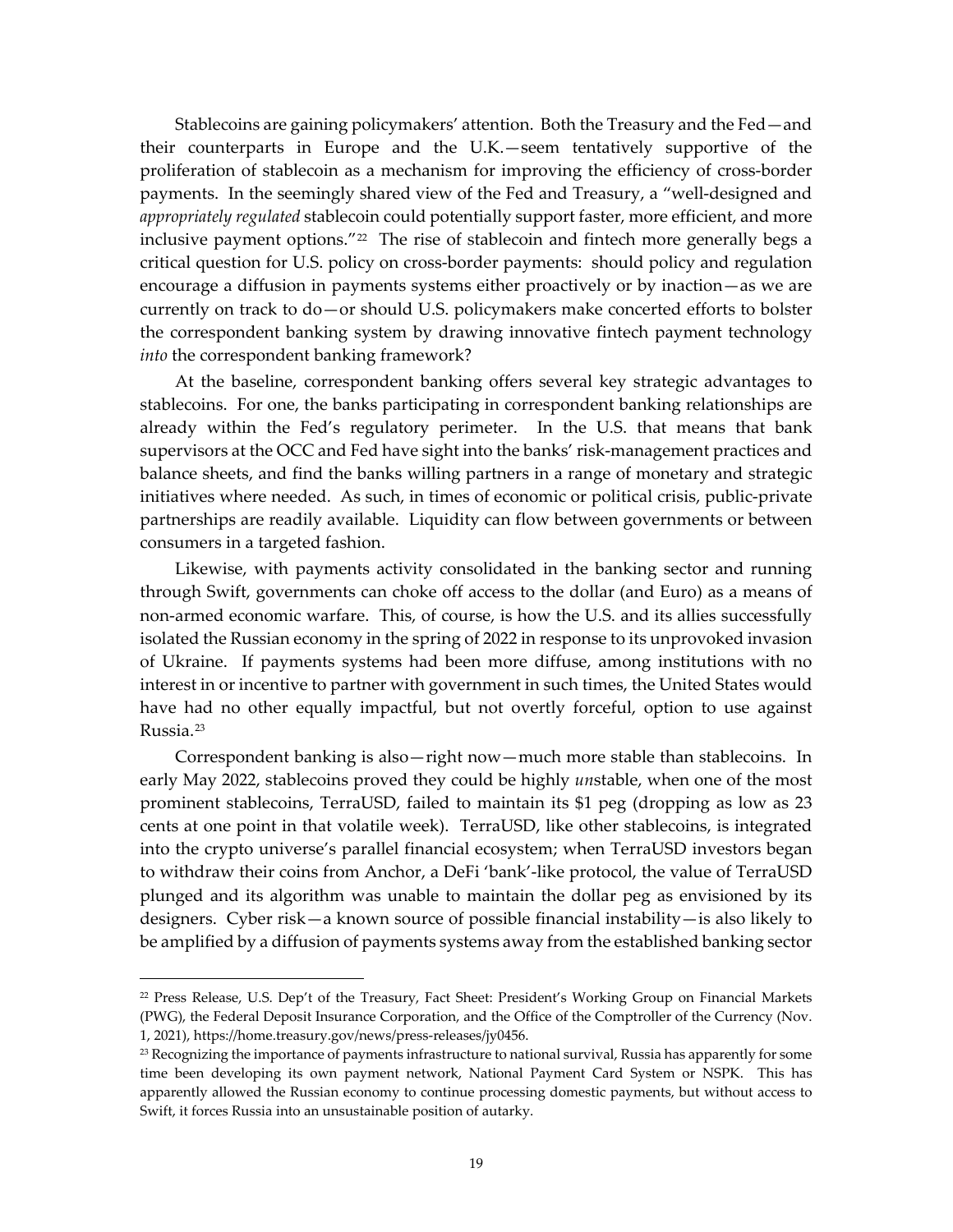and across myriad stablecoin issuers. A wider array of platforms, technologies, systems and protocols creates many more nodes of opportunity for cyber attackers to target the payments infrastructure, which, in turn, increases the likelihood of a panic-inducing event that can then create contagious spillover effects when people instinctively react to bad economic news.

And perhaps most importantly, correspondent banking is a more practical avenue for improving cross-border payments in the near-term. Unlike correspondent banks, the DeFi ecosystem has not yet solved the interoperability problem in a way consistent with the global rule of law. Even assuming coins could be sent from a wallet in Country A to a wallet in Country B, those coins could not be used to directly purchase everyday needed items or to satisfy tax obligations. Jurisdictions where this becomes possible may be willing to allow the free use of stablecoin directly in the economy, but without accompanying AML checks.

While policy need not be designed to stifle stablecoin innovation, it should consider how stablecoins might best fit into the existing model of banking and, in respect of crossborder payments, into the correspondent banking model specifically. This suggests bank policy that allows banks to explore innovations in payments instruments like tokenized deposits, which authorizes bank partnerships with crypto activities, and possibly makes more use of special purpose bank licenses for stablecoin paired with direct access to an account at a Federal Reserve Bank.

Cross-border payments is just as much a question of geopolitical and national security as it is one of efficiency. Balancing these goals suggests a U.S. interest in precluding the entrenchment of nonbank payments systems and accompanying infrastructure that may well undermine the dollar and the international community's goals of stemming the flow of illicit payments.

## **B. CBDC**

Concern for the potential erosion of monetary and payments system sovereignty is also the Fed's stated rationale, like other central banks, for exploring a central bank digital currency. A CBDC would introduce a new form of money into the economy, which is a distinct liability of the central bank. In broad strokes, CBDC would be a new kind of central bank money (i.e., reserve) that is available to retail consumers, not only financial institutions. A CBDC would exist alongside cash as another medium of exchange—in theory, CBDC can be used by retail customers to execute cross-border payment transactions (though given interoperability challenges, the details of how that would work in practice, however, remain murky).

As in the case of stablecoin, the case for a CBDC is weakened if privately issued bank deposits can be more efficiently transferred across borders for transnational payments. In other words, CVP infrastructure could make CBDC superfluous to the cross-border payments problem. And holding fast to the status quo system of privately issued bank deposits, which coexist alongside central bank money, would continue to keep monetary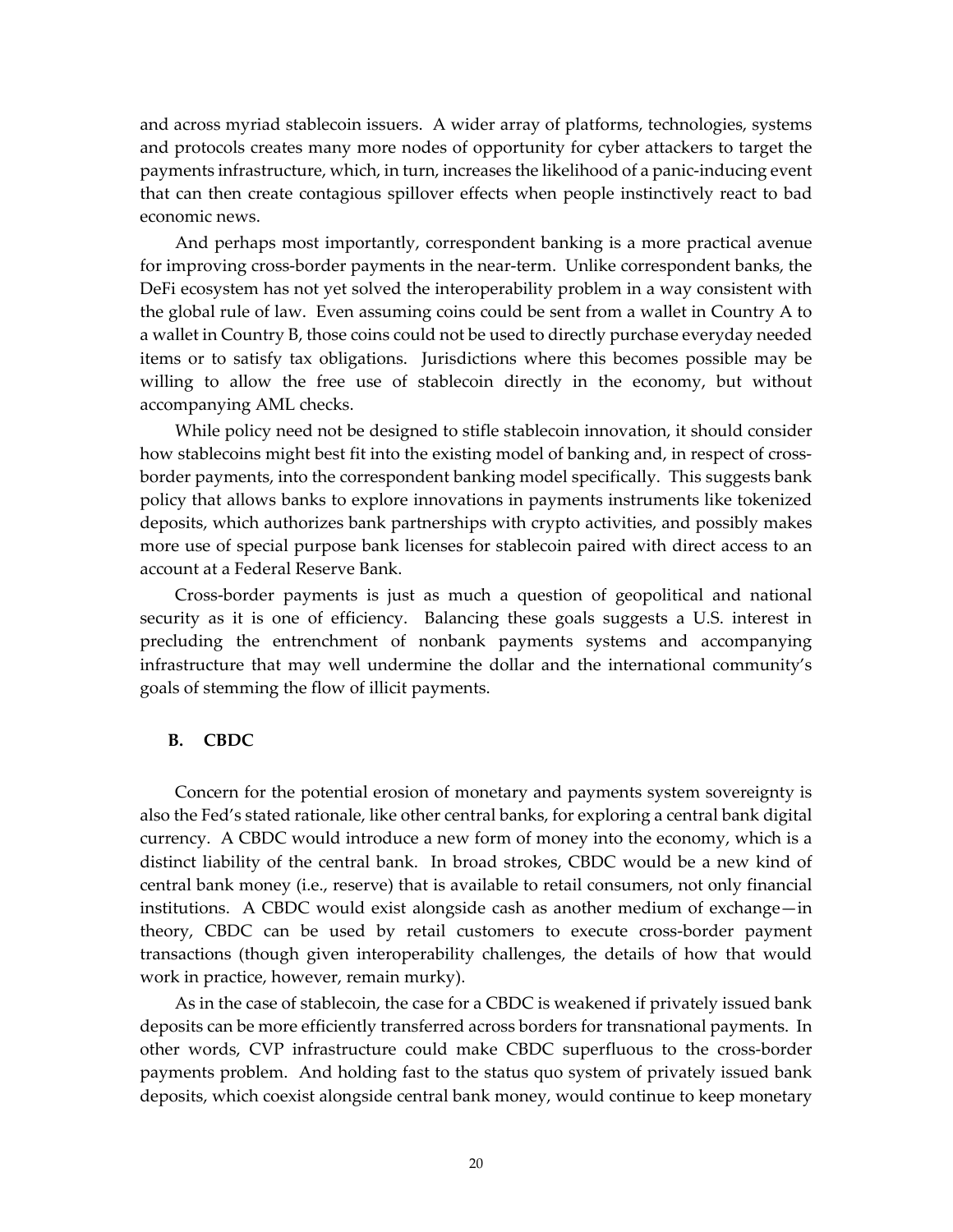sovereignty intact. A best-in-class correspondent banking system, anchored around a CVP, would also strengthen the infrastructure of the dollar generally, assuaging concerns about the dollar's status vis-à-vis competing currencies (another stated rationale for a CBDC). Financial inclusion is also cited as a key benefit to CBDC. While it remains unclear how a CBDC could serve this goal, it is clear that de-risking works at crosspurposes to financial inclusion as does allowing shadow markets for remittances to exist outside the regulatory perimeter, where consumer abuses can more readily take place.

Overall, then, centralizing KYC with a new CVP payments infrastructure seems likely to achieve the benefits sought from a CBDC (i.e., better payments, monetary sovereignty, dollar dominance, and financial inclusion) while avoiding the anticipated costs of introducing a CBDC. Those costs include, for example, privacy concerns with a stateissued digital currency. Those concerns are muted when a private institution as opposed to the government processes one's payments digitally. Additionally, CBDC—and the possibility of programmable money—gives rise to the specter of social control. That too is avoided with privately issued currency and privately processed payments transactions. CBDC also threatens disintermediation of the banking sector; meanwhile, the proposal offered here doubles down on an intermediated approach to cross-border payments avoiding the possibility of destabilizing flights to dollar quality. To the contrary, a CVP could very well act as a stabilizing force in the market for cross-border payments during the next global economic crisis, just as CLS Bank did in 2008.

In sum, addressing the core problems with correspondent banking—fragmented and redundant KYC—is a much more judicious way of addressing the current imperative to maintain an efficient, inclusive, and transparent payments system than would the development of a CBDC.

#### **CONCLUSION**

This paper has used the FSB workplan for cross-border payments as a launchpad for considering how the U.S. can best move this international initiative forward. While the FSB has urged 19 areas for multilateral attention, this paper suggests that U.S. financial policy should prioritize the fragmentation and redundancy of AML, and the KYC diligence process in particular. To enhance the overall efficiency of cross-border payments, the paper suggests infrastructure reform in the payments market in the form of a central verifying party, CVP, that would centrally "clear" customers (respondents and their downstream affiliates) of U.S. banks. The design of the CVP suggests there would be significant market demand for such infrastructure, provided it was legally sanctioned in the BSA and supervised for operational and privacy related risks as an FMU.

Ultimately, the ability to improve the efficiency of cross-border payments within the legacy correspondent banking system suggests the benefits of nonbank payment alternatives are relatively lower than their costs—namely, the costs associated with stablecoins outside the bank perimeter and those anticipated from the introduction of a CBDC.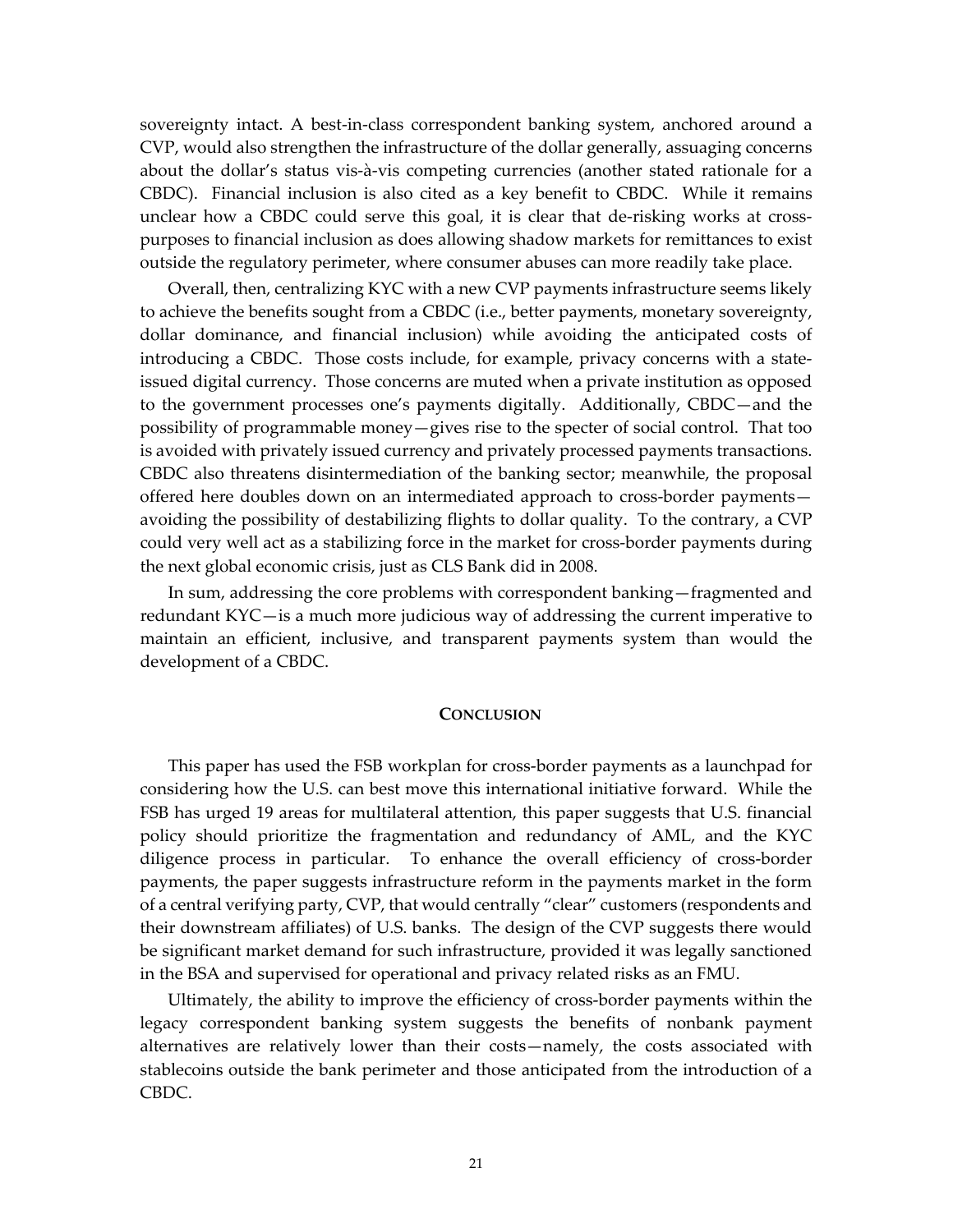## **Bibliography**

- 1. Adam Copeland et al., *The Tri-Party Repo Market before the 2010 Reforms*, Fed. Rsrv. Bank of N.Y. Staff Reports, Nov. 2010, at 4, [https://www.newyorkfed.org/medialibrary/media/research/staff\\_reports/sr477.pdf.](https://www.newyorkfed.org/medialibrary/media/research/staff_reports/sr477.pdf)
- 2. ANDREW P. SCOTT, CONG. RSCH. SERV., R46486, TELEGRAPHS, STEAMSHIPS, AND VIRTUAL CURRENCY: AN ANALYSIS OF MONEY TRANSMITTER REGULATION (2020), [https://sgp.fas.org/crs/misc/R46486.pdf.](https://sgp.fas.org/crs/misc/R46486.pdf)
- 3. BANK FOR INT'L SETTLEMENTS, AML AND CFT IN BANKING—EXECUTIVE SUMMARY (2020), [https://www.bis.org/fsi/fsisummaries/aml\\_cft\\_banking.pdf](https://www.bis.org/fsi/fsisummaries/aml_cft_banking.pdf)
- 4. BANK FOR INT'L SETTLEMENTS, CENTRAL BANK DIGITAL CURRENCIES FOR CROSSBORDER PAYMENTS: REPORT TO THE G20 (2021), [https://www.bis.org/publ/othp38.pdf.](https://www.bis.org/publ/othp38.pdf)
- 5. BANK FOR INT'L SETTLEMENTS, CORRESPONDENT BANKING (2016), [https://www.bis.org/cpmi/publ/d147.pdf.](https://www.bis.org/cpmi/publ/d147.pdf)
- 6. BANK FOR INT'L SETTLEMENTS, DUE DILIGENCE AND TRANSPARENCY REGARDING COVER PAYMENT MESSAGES RELATED TO CROSSBORDER WIRE TRANSFERS (2009), [https://www.bis.org/publ/bcbs154.pdf.](https://www.bis.org/publ/bcbs154.pdf)
- 7. BANK POL'Y INST., GETTING TO EFFECTIVENESS—REPORT ON U.S. FINANCIAL INSTITUTION RESOURCES DEVOTED TO BSA/AML & SANCTIONS COMPLIANCE (2019), [https://bpi.com/wp-content/uploads/2018/10/BPI\\_AML\\_Sanctions\\_Study\\_vF.pdf.](https://bpi.com/wp-content/uploads/2018/10/BPI_AML_Sanctions_Study_vF.pdf)
- 8. BANK FOR INT'L SETTLEMENTS, GUIDELINES SOUND MANAGEMENT OF RISKS RELATED TO MONEY LAUNDERING AND FINANCING OF TERRORISM (2020), [https://www.bis.org/bcbs/publ/d505.pdf.](https://www.bis.org/bcbs/publ/d505.pdf)
- 9. BASEL INST. ON GOVERNANCE, BASEL AML INDEX 2021: 10TH PUBLIC EDITION: RANKING MONEY LAUNDERING AND TERRORIST FINANCING RISKS AROUND THE WORLD (2021), [https://baselgovernance.org/sites/default/files/2021-](https://baselgovernance.org/sites/default/files/2021-09/Basel_AML_Index_2021_10th%20Edition.pdf) [09/Basel\\_AML\\_Index\\_2021\\_10th%20Edition.pdf.](https://baselgovernance.org/sites/default/files/2021-09/Basel_AML_Index_2021_10th%20Edition.pdf)
- 10. Ben Norman et al., *The History of Interbank Settlement Arrangements: Exploring Central Banks' Role in the Payment System* (Bank of. Eng., Working Paper No. 412), [https://www.ecb.europa.eu/home/pdf/research/Working\\_Paper\\_412.pdf.](https://www.ecb.europa.eu/home/pdf/research/Working_Paper_412.pdf)
- 11. Catherine R. Schenk, *The Development of International Correspondent Banking in the USA 1970–89* 7-8 (GloCoBank, 1870–2000 Working Paper Series Vol. 1, No. 1, 2021), [https://glocobank.web.ox.ac.uk/files/schenkcrdec2021thedevelopmentofintlcorrespo](https://glocobank.web.ox.ac.uk/files/schenkcrdec2021thedevelopmentofintlcorrespondentbankingintheusa1970-89workingpaperpdf) [ndentbankingintheusa1970-89workingpaperpdf.](https://glocobank.web.ox.ac.uk/files/schenkcrdec2021thedevelopmentofintlcorrespondentbankingintheusa1970-89workingpaperpdf)
- 12. *Cross Border Payments—Survey Results on Implementation of the FATF Standards*, FIN. ACTION TASK FORCE (Oct. 22, 2021), [https://www.fatf](https://www.fatf-gafi.org/publications/fatfrecommendations/documents/cross-border-payments.html)[gafi.org/publications/fatfrecommendations/documents/cross-border-payments.html.](https://www.fatf-gafi.org/publications/fatfrecommendations/documents/cross-border-payments.html)
- 13. *Designated Financial Market Utilities*, FED. RSRV. (Jan. 29, 2015), [https://www.federalreserve.gov/paymentsystems/designated\\_fmu\\_about.htm.](https://www.federalreserve.gov/paymentsystems/designated_fmu_about.htm)
- 14. EGMONT GRP.,<https://egmontgroup.org/> (last visited May 13, 2022).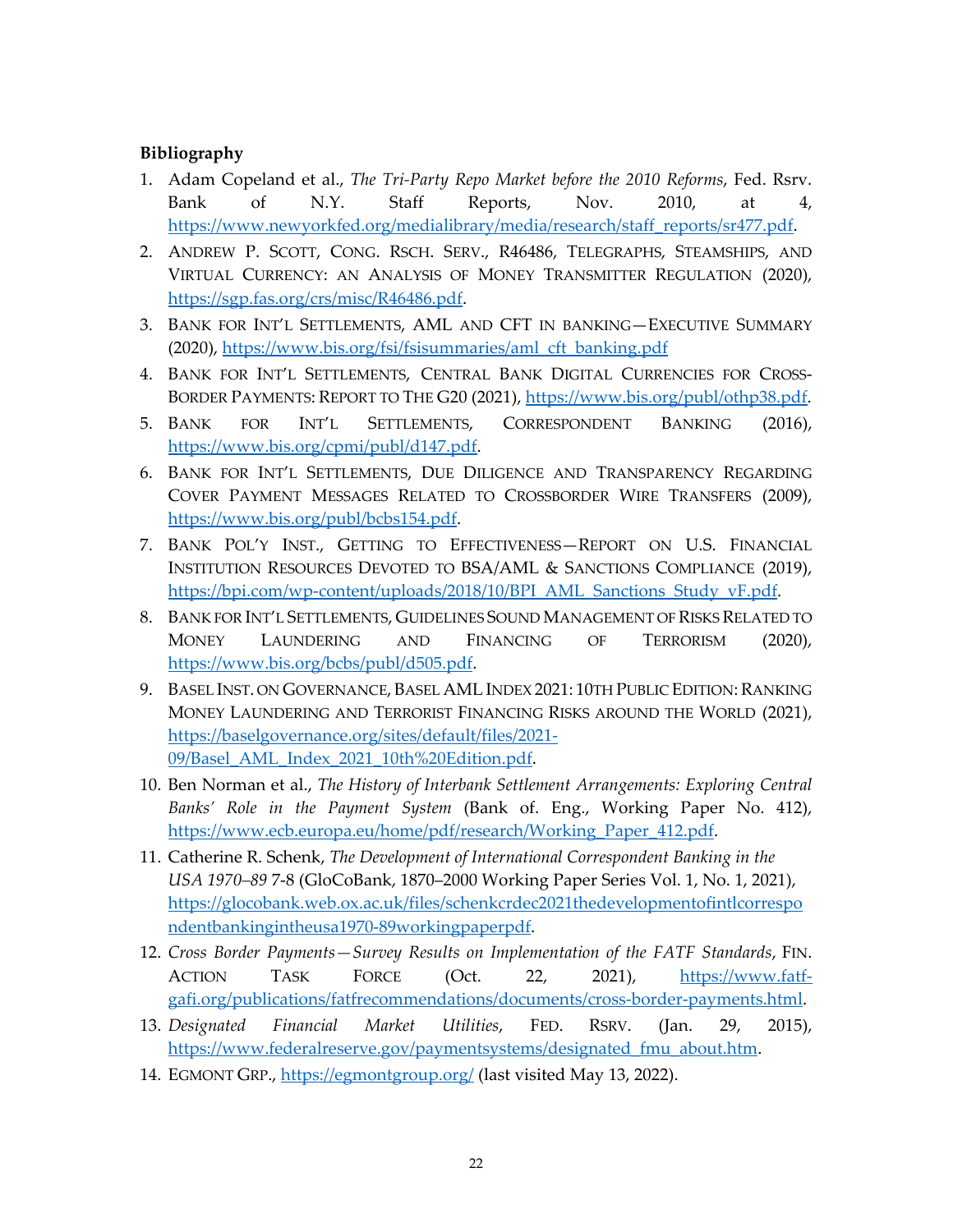- 15. EUR. CENT. BANK & BANK OF ENG., PAYMENTS AND MONETARY AND FINANCIAL STABILITY (2007), [https://www.ecb.europa.eu/pub/pdf/other/paymentsmonetaryfinancialstability20080](https://www.ecb.europa.eu/pub/pdf/other/paymentsmonetaryfinancialstability200801en.pdf) [1en.pdf.](https://www.ecb.europa.eu/pub/pdf/other/paymentsmonetaryfinancialstability200801en.pdf)
- 16. FED. RSRV., MONEY AND PAYMENTS: THE U.S. DOLLAR IN THE AGE OF DIGITAL TRANSFORMATION (2022), [https://www.federalreserve.gov/publications/files/money](https://www.federalreserve.gov/publications/files/money-and-payments-20220120.pdf)[and-payments-20220120.pdf.](https://www.federalreserve.gov/publications/files/money-and-payments-20220120.pdf)
- 17. Fed. Rsrv., *Sending or Receiving International Wires via the Fedwire Funds Service*, YOUTUBE (Feb. 16, 2018), [https://www.youtube.com/watch?v=GSd2gZ8-bzQ.](https://www.youtube.com/watch?v=GSd2gZ8-bzQ)
- 18. FIN. ACTION TASK FORCE, FATF GUIDANCE: CORRESPONDENT BANKING SERVICES (2016), [https://www.fatf-gafi.org/media/fatf/documents/reports/Guidance-](https://www.fatf-gafi.org/media/fatf/documents/reports/Guidance-Correspondent-Banking-Services.pdf)[Correspondent-Banking-Services.pdf.](https://www.fatf-gafi.org/media/fatf/documents/reports/Guidance-Correspondent-Banking-Services.pdf)
- 19. FIN. ACTION TASK FORCE, INTERNATIONAL STANDARDS ON COMBATING MONEY LAUNDERING AND THE FINANCING OF TERRORISM & PROLIFERATION: THE FATF RECOMMENDATIONS (2022), [https://www.fatf](https://www.fatf-gafi.org/media/fatf/documents/recommendations/pdfs/FATF%20Recommendations%202012.pdf)[gafi.org/media/fatf/documents/recommendations/pdfs/FATF%20Recommendations](https://www.fatf-gafi.org/media/fatf/documents/recommendations/pdfs/FATF%20Recommendations%202012.pdf) [%202012.pdf.](https://www.fatf-gafi.org/media/fatf/documents/recommendations/pdfs/FATF%20Recommendations%202012.pdf)
- 20. FIN. ACTION TASK FORCE, UPDATED GUIDANCE FOR A RISK-BASED APPROACH: VIRTUAL ASSETS AND VIRTUAL ASSET SERVICE PROVIDERS (2021), [https://www.fatf](https://www.fatf-gafi.org/media/fatf/documents/recommendations/Updated-Guidance-VA-VASP.pdf)[gafi.org/media/fatf/documents/recommendations/Updated-Guidance-VA-VASP.pdf.](https://www.fatf-gafi.org/media/fatf/documents/recommendations/Updated-Guidance-VA-VASP.pdf)
- 21. FINCEN, FINCEN'S 314(A) FACT SHEET (2022), [https://www.fincen.gov/sites/default/files/shared/314afactsheet.pdf.](https://www.fincen.gov/sites/default/files/shared/314afactsheet.pdf)
- 22. FINCEN, FINCEN'S 314(B) FACT SHEET (2022), [https://www.fincen.gov/sites/default/files/shared/314bfactsheet.pdf.](https://www.fincen.gov/sites/default/files/shared/314bfactsheet.pdf)
- 23. Florian Seeh, *How New Entrants are Redefining Cross-Border Payments*, EY (Feb. 23, 2022), [https://www.ey.com/en\\_us/banking-capital-markets/how-new-entrants-are](https://www.ey.com/en_us/banking-capital-markets/how-new-entrants-are-redefining-cross-border-payments)[redefining-cross-border-payments.](https://www.ey.com/en_us/banking-capital-markets/how-new-entrants-are-redefining-cross-border-payments)
- 24. *Global E-Commerce Hits \$25.6 Trillion—Latest UNCTAD Estimates*, UNCTAD (Apr. 27, 2020), [https://unctad.org/press-material/global-e-commerce-hits-256-trillion-latest](https://unctad.org/press-material/global-e-commerce-hits-256-trillion-latest-unctad-estimates)[unctad-estimates.](https://unctad.org/press-material/global-e-commerce-hits-256-trillion-latest-unctad-estimates)
- 25. Guidelines for Evaluating Account and Services Requests, Docket No. OP-1747 (March 2022), <https://www.federalreserve.gov/newsevents/pressreleases/files/bcreg20220301a1.pdf>
- 26. Keith Tippell, *CLS FX Trading Activity—January 2022*, CLS, [https://www.cls](https://www.cls-group.com/news/cls-fx-trading-activity-january-2022/)[group.com/news/cls-fx-trading-activity-january-2022/](https://www.cls-group.com/news/cls-fx-trading-activity-january-2022/) (last visited May 31, 2022).
- 27. MCKINSEY & CO., A VISION FOR THE FUTURE OF CROSS-BORDER PAYMENTS (2018), [https://www.mckinsey.com/~/media/McKinsey/Industries/Financial%20Services/Our](https://www.mckinsey.com/%7E/media/McKinsey/Industries/Financial%20Services/Our%20Insights/A%20vision%20for%20the%20future%20of%20cross%20border%20payments%20final/A-vision-for-the-future-of-cross-border-payments-web-final.ashx) [%20Insights/A%20vision%20for%20the%20future%20of%20cross%20border%20pay](https://www.mckinsey.com/%7E/media/McKinsey/Industries/Financial%20Services/Our%20Insights/A%20vision%20for%20the%20future%20of%20cross%20border%20payments%20final/A-vision-for-the-future-of-cross-border-payments-web-final.ashx) [ments%20final/A-vision-for-the-future-of-cross-border-payments-web-final.ashx.](https://www.mckinsey.com/%7E/media/McKinsey/Industries/Financial%20Services/Our%20Insights/A%20vision%20for%20the%20future%20of%20cross%20border%20payments%20final/A-vision-for-the-future-of-cross-border-payments-web-final.ashx)
- 28. OFF. OF THE COMPTROLLER OF THE CURRENCY, CHIEF COUNSEL'S INTERPRETATION CLARIFYING: (1) AUTHORITY OF A BANK TO ENGAGE IN CERTAIN CRYPTOCURRENCY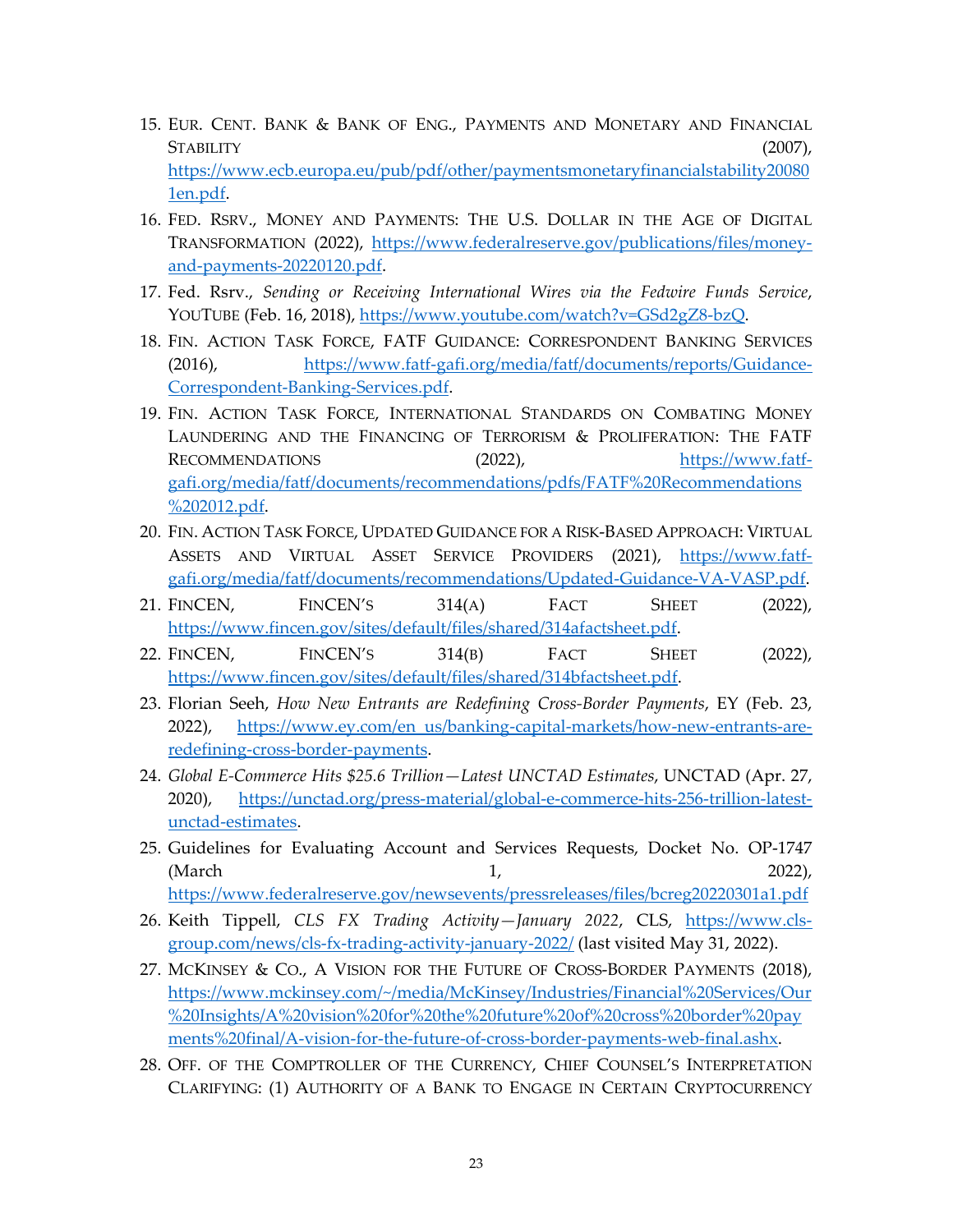ACTIVITIES; AND (2) AUTHORITY OF THE OCC TO CHARTER A NATIONAL TRUST BANK (2021), [https://www.occ.gov/topics/charters-and-licensing/interpretations-and](https://www.occ.gov/topics/charters-and-licensing/interpretations-and-actions/2021/int1179.pdf)[actions/2021/int1179.pdf.](https://www.occ.gov/topics/charters-and-licensing/interpretations-and-actions/2021/int1179.pdf)

- 29. OFF. OF THE COMPTROLLER OF THE CURRENCY, EXPLORING SPECIAL PURPOSE NATIONAL BANK CHARTERS FOR FINTECH COMPANIES (2016), [https://www.occ.gov/publications](https://www.occ.gov/publications-and-resources/publications/banker-education/files/exploring-special-purpose-nat-bank-charters-fintech-companies.html)[and-resources/publications/banker-education/files/exploring-special-purpose-nat](https://www.occ.gov/publications-and-resources/publications/banker-education/files/exploring-special-purpose-nat-bank-charters-fintech-companies.html)[bank-charters-fintech-companies.html.](https://www.occ.gov/publications-and-resources/publications/banker-education/files/exploring-special-purpose-nat-bank-charters-fintech-companies.html)
- 30. OFF. OF THE COMPTROLLER OF THE CURRENCY, EXPLORING SPECIAL PURPOSE NATIONAL BANK CHARTERS FOR FINTECH COMPANIES (2016), [https://www.law.berkeley.edu/wp](https://www.law.berkeley.edu/wp-content/uploads/2017/10/OCC-White-Paper_Licensing-Manual.pdf)[content/uploads/2017/10/OCC-White-Paper\\_Licensing-Manual.pdf.](https://www.law.berkeley.edu/wp-content/uploads/2017/10/OCC-White-Paper_Licensing-Manual.pdf)
- 31. OMFIF, *Panel V: Global Cross-Border Payments—From Targets to Execution—DMi Symposium 2022*, YOUTUBE (May 12, 2022), [https://www.youtube.com/watch?v=Q6TBsgGVNo4.](https://www.youtube.com/watch?v=Q6TBsgGVNo4)
- 32. PRESIDENT'S WORKING GRP. ON FIN. MKTS. ET AL., REPORT ON STABLECOINS (2021), [https://home.treasury.gov/system/files/136/StableCoinReport\\_Nov1\\_508.pdf.](https://home.treasury.gov/system/files/136/StableCoinReport_Nov1_508.pdf)
- 33. Press Release, Brian Nelson, Under Secretary for Terrorism and Fin. Intel., U.S. Dept. of the Treasury, Remarks at SIFMA's Anti-Money Laundering and Financial Crimes Conference, [https://home.treasury.gov/news/press-releases/jy0800.](https://home.treasury.gov/news/press-releases/jy0800)
- 34. Protocol for the Cooperative Oversight Arrangement of CLS, FED.RSRV. (Sept. 2, 2009), [https://www.federalreserve.gov/paymentsystems/cls\\_about.htm.](https://www.federalreserve.gov/paymentsystems/cls_about.htm)
- 35. Recent Trends in Correspondent Banking Relationships, IMF (Mar. 16, 2017), [https://www.imf.org/en/Publications/Policy-Papers/Issues/2017/04/21/recent-trends](https://www.imf.org/en/Publications/Policy-Papers/Issues/2017/04/21/recent-trends-in-correspondent-banking-relationships-further-considerations)[in-correspondent-banking-relationships-further-considerations.](https://www.imf.org/en/Publications/Policy-Papers/Issues/2017/04/21/recent-trends-in-correspondent-banking-relationships-further-considerations)
- 36. RENA S. MILLER, CONG. RSCH. SERV., IF10873, OVERVIEW OF CORRESPONDENT BANKING AND "DE-RISKING" ISSUES (2022), [https://crsreports.congress.gov/product/pdf/IF/IF10873.](https://crsreports.congress.gov/product/pdf/IF/IF10873)
- 37. Richard Levich, *Why Foreign Exchange Transactions did not Freeze Up During the Global Financial Crisis: The Role of the CLS Bank*, VOXEU (July 10, 2009), [https://voxeu.org/article/clearinghouse-saved-foreign-exchange-trading-crisis.](https://voxeu.org/article/clearinghouse-saved-foreign-exchange-trading-crisis)
- 38. RODRIGO COELHO ET AL., FSI INSIGHTS ON POLICY IMPLEMENTATION NO 28: CLOSING THE LOOP: AML/CFT SUPERVISION OF CORRESPONDENT BANKING (2020), [https://www.bis.org/fsi/publ/insights28.pdf.](https://www.bis.org/fsi/publ/insights28.pdf)
- 39. Russel Hotten, UKRAINE CONFLICT: WHAT IS SWIFT AND WHY IS BANNING RUSSIA SO SIGNIFICANT?, BBC News (May 4, 2022), [https://www.bbc.com/news/business-](https://www.bbc.com/news/business-60521822)[60521822.](https://www.bbc.com/news/business-60521822)
- 40. Stablecoin Trust Act, S. \_\_\_, 117th Cong. (2022), [https://www.banking.senate.gov/imo/media/doc/the\\_stablecoin\\_trust\\_act.pdf.](https://www.banking.senate.gov/imo/media/doc/the_stablecoin_trust_act.pdf)
- 41. Stephanie Brooker, The Role of Fincen, the U.S. Financial Intelligence Unit, in the U.S. Anti-Money Laundering Regime and Overview of the U.S. Anti-Money Laundering Structure and Authorities: Report to the Cullen Commission (2020), [https://ag-pssg](https://ag-pssg-sharedservices-ex.objectstore.gov.bc.ca/ag-pssg-cc-exh-prod-bkt-ex/973%20-%20The%20Role%20of%20FinCEN%20the%20US%20Financial%20Intelligence%20Unit%20in%20the%20US%20AML%20Regime%20and%20Overview%20of%20the%20US%20AML%20Structure%20and%20Authorities%20by%20Stephanie%20Brooker.pdf)[sharedservices-ex.objectstore.gov.bc.ca/ag-pssg-cc-exh-prod-bkt-ex/973%20-](https://ag-pssg-sharedservices-ex.objectstore.gov.bc.ca/ag-pssg-cc-exh-prod-bkt-ex/973%20-%20The%20Role%20of%20FinCEN%20the%20US%20Financial%20Intelligence%20Unit%20in%20the%20US%20AML%20Regime%20and%20Overview%20of%20the%20US%20AML%20Structure%20and%20Authorities%20by%20Stephanie%20Brooker.pdf)